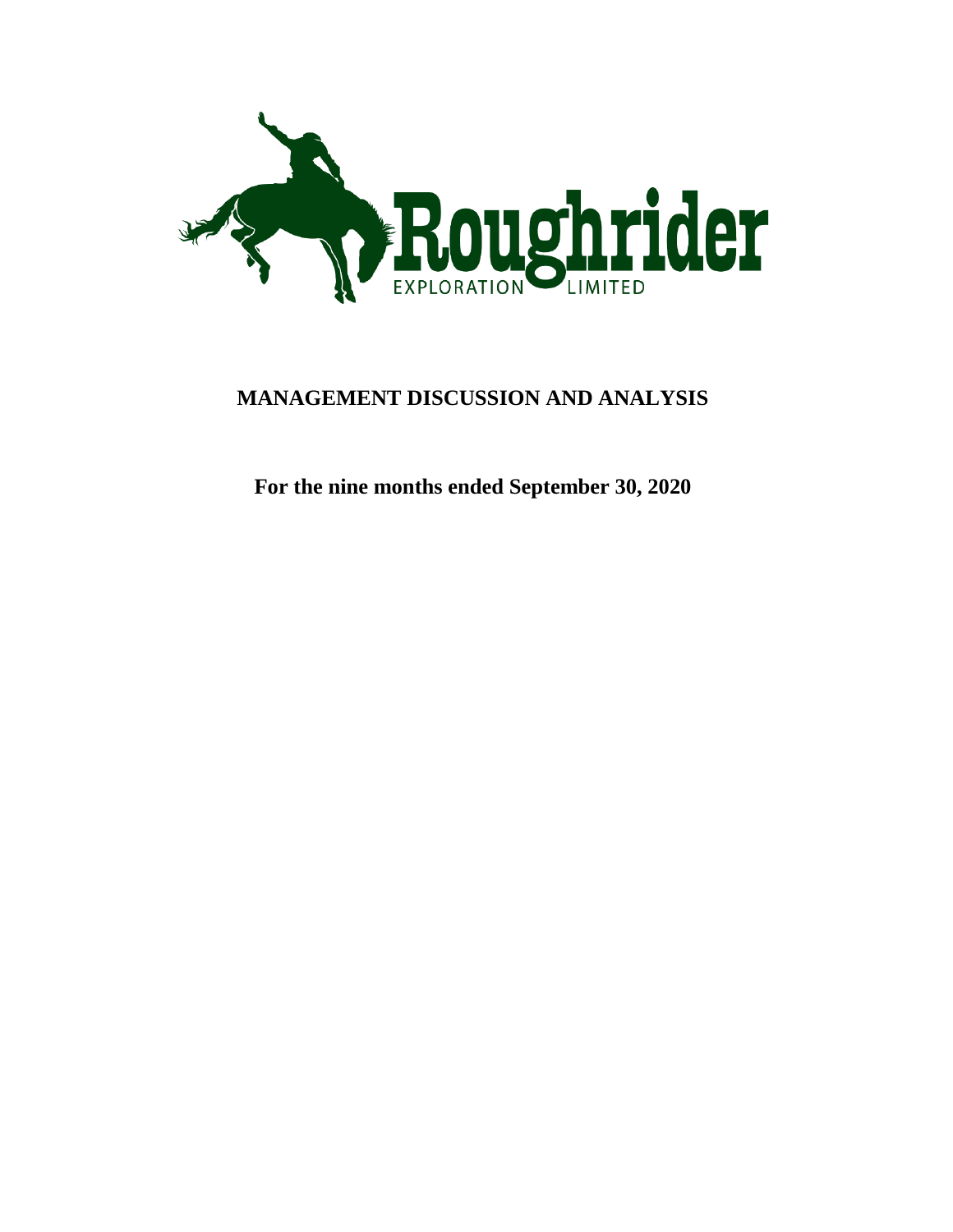

The following Management's Discussion and Analysis ("**MD&A**") of Roughrider Exploration Limited ("**Roughrider**" or the "**Company**") is for the nine months ended September 30, 2020 and covers information up to the date of this MD&A.

This MD&A is dated **November 24, 2020.**

This MD&A should be read in conjunction with the Company's condensed interim financial statements and the notes thereto for the nine months ended September 30, 2020, which have been prepared in accordance with International Financial Reporting Standards ("**IFRS**") as issued by the International Accounting Standards ("**IAS**") Board.

This MD&A may contain forward-looking statements that reflect Management's current expectations with regards to future events. By their nature, these statements involve risk and uncertainties, many of which are beyond the Company's control. Actual results may differ materially from those expressed in such forward-looking statements. Readers are cautioned not to place undue reliance on these statements. The Company disclaims any intention or obligation to update or revise any forward-looking statements, whether as a result of new information, future events or otherwise.

### *Global Pandemic (COVID-19)*

*In March 2020, the World Health Organization declared coronavirus COVID-19 a global pandemic. This contagious disease outbreak, which has continued to spread, has adversely affected workforces, economies, and financial markets globally, leading to an economic downturn. The outbreak of the COVID-19 pandemic may result in impacts to the Company's on-going exploration plans and activities in 2020. The Company is focused on the health and well-being of its workers and the communities in which it works and has implemented preventative measures accordingly. The Company will continue to respectfully monitor advice and regulations from the World Health Organization, governments and local communities, and adjust measures as appropriate. The Company may face disruption to its operations, supply chain delays, travel and trade restrictions, and impacts on economic activity in affected regions can be expected that are difficult to quantify. Actions of regional bodies to prevent the local spread of COVID-19 may represent a specific delay to the Company's exploration efforts and regional disease outbreaks could represent a threat to hiring and maintaining skilled workers, and could be a major health-care challenge for its workforce and surrounding communities.* 

All amounts are stated in Canadian dollars unless otherwise indicated.

Additional information regarding the Company, including copies of the Company's continuous disclosure materials is available through the System for Electronic Document Analysis and Retrieval ("**SEDAR**") website at [www.](http://www.sedar.com/)**sedar**.com or on the Company's website at [www.roughriderexploration.com.](http://www.roughriderexploration.com/)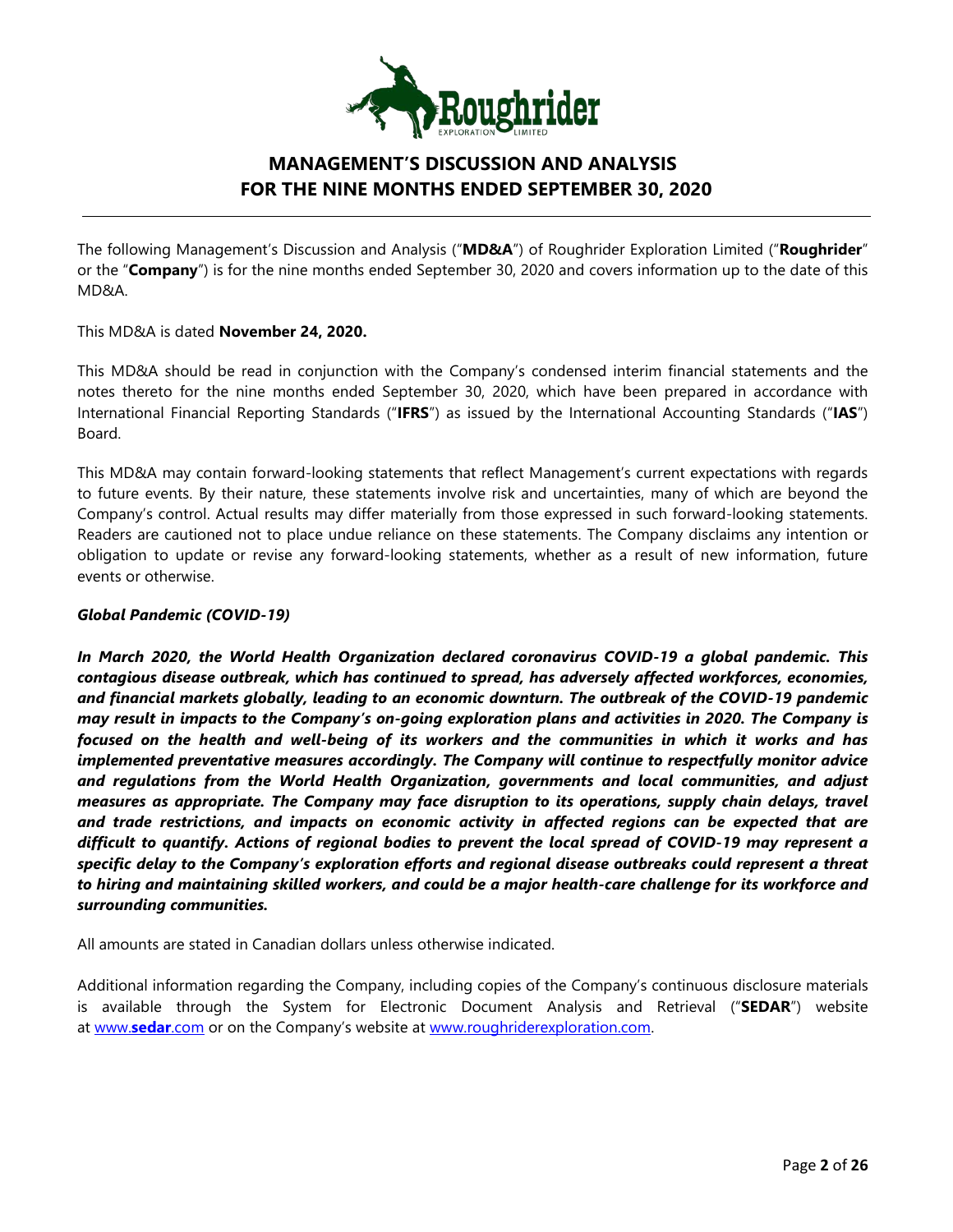

### **NATURE OF BUSINESS**

Roughrider was incorporated on December 7, 2011 under the British Columbia ("**BC**") Business Corporations Act. The Company is listed on the TSX Venture Exchange as a Tier 2 Mining Issuer under the symbol "REL" and is a reporting issuer in BC, Alberta and Ontario. The principal business of the Company is the exploration and evaluation of mineral properties with a focus on exploring its mineral property portfolio, including the Golden Triangle properties in central BC.

To date the Company has not generated any revenues.

### **OUTLOOK AND STRATEGY**

Roughrider is a growth stage gold exploration company, focused on creating value through a disciplined entrepreneurial approach to exploration in mining districts of western North America that have shown to produce top tier, 'company-making' assets, and yet remain under-explored. This strategy is designed to reduce investment risk and substantially increase its chances for long-term success.

Roughrider is led by a management team with a track record of discovery and exploration success. Importantly, the team brings years of experience in British Columbia where the team has established long-term working relationships with First Nations and Native Corporations, as well as local communities and regional governments.

#### **HIGHLIGHTS AND KEY DEVELOPMENTS** (to the date of this report)

- On March 25, 2020 and April 13, 2020, the Company completed two tranches of a non-brokered private placement, issuing 4,925,000 and 2,000,000 common shares of the Company, respectively, at a price of \$0.10 per share for total gross proceeds of \$692,500;
- On April 13, 2020, the Company entered into an option agreement to acquire a 100% interest in the Gin, Eldorado and Bonanza properties located in the Golden Triangle area of northern BC in consideration for 11,000,000 common shares of the Company (the "**Golden Triangle Acquisition**");
- In connection with the Golden Triangle Acquisition, the Company appointed Adam Travis as Chief Executive Officer ("**CEO**") of the Company, replacing Scott Gibson, who is continuing as a member of the Board of Directors (the "**Board**"). In addition, the Company appointed Dr. Fletcher Morgan to the Board;
- On April 13, 2020, the Company filed a National Instrument ("**NI**") 43-101 technical report on the Eldorado property (the "**Eldorado Technical Report**") which is available on SEDAR at [www.sedar.com;](http://www.sedar.com/)
- On May 1, 2020, the Company appointed Tim Thiessen as Chief Financial Officer ("**CFO**") and Corporate Secretary of the Company;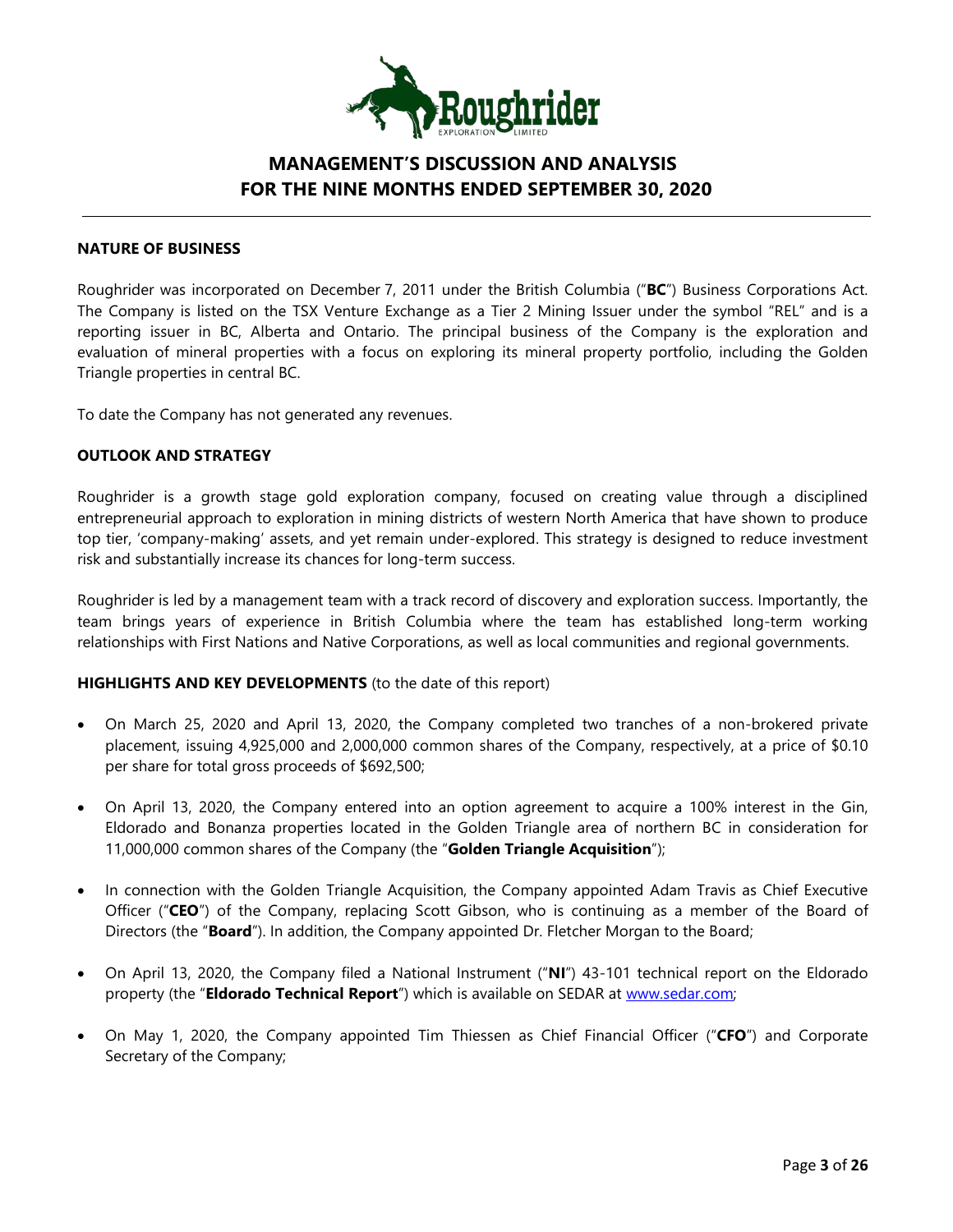

### **HIGHLIGHTS AND KEY DEVELOPMENTS** (to the date of this report)

- On May 19, 2020, the Company announced that it had staked approximately 6,359 hectares ("**ha**") of prospective ground on the Scottie West property located in the "Golden Triangle" of BC, approximately 30 kilometres ("**km**") northwest of Stewart, BC and immediately west of the Scottie Gold Mine property. These newly staked claims cover favourable geology, as mapped by the BC Geological Survey and the Company is excited to continue reviewing and compiling historical exploration work on the Scottie West property while at the same time planning to conduct initial reconnaissance;
- On June 1, 2020, the Company granted 2,000,000 stock options to Directors, Officers and consultants of the Company, with each option exercisable into one common share of the Company at an exercise price of \$0.18 per share with an expiry of June 1, 2025;
- On July 31, 2020, the Company completed a non-brokered private placement by issuing 9,000,000 units at a price of \$0.20 per unit for gross proceeds of \$1,800,000. Each unit consisted of one common share of the Company and one-half of one share purchase warrant, with each whole warrant entitling the holder to acquire an additional common share of the Company at an exercise price of \$0.30 per share with an expiry date of July 31, 2022;
- On October 8, 2020, the Company entered into an option agreement to acquire a 100% interest in the Empire Mine property ("**Empire Option Agreement**") from Mirva Properties Ltd ("**Mirva**"). The Empire Mine property covers approximately 15,000 ha, located in the Rupert District on northern Vancouver Island, BC. In order to earn a 100% interest, the Company must make aggregate cash payments of \$1,250,000, issue 3,000,000 common shares of the Company to Mirva and complete work commitments totaling \$2,000,000 over a five year period (see Page 6 for more details);
- Pursuant to the Empire Option Agreement, Mirva exercised its right to designate one individual to the Company's Board. The individual will be appointed, subject to shareholder approval, at the Company's annual general meeting on December 10, 2020. Mirva will continue to have this nomination right so long as the Empire Option Agreement remains in force, and if the Company earns its 100% interest, Mirva will continue to have this nomination right provided that Mirva holds at least 10% of the Company's issued and outstanding common shares;
- On October 20, 2020, the Company announced encouraging results from its Phase 1 exploration program on the Empire Mine property, which consisted of 251 soil samples, 81 rock samples, 28 chip samples and 100 rock channel cut samples; and
- On November 23, 2020, the Company entered into an option agreement with Industria Metals Inc. ("**Industria**"), whereby Industria can earn a 70% interest in the Company's Scottie West property by making aggregate cash payments of \$500,000, issuing common shares of Industria to Roughrider with a total value of \$500,000 and incurring a minimum of \$1,000,000 of exploration expenditures on the property over a four year period (see Page 11 for more details).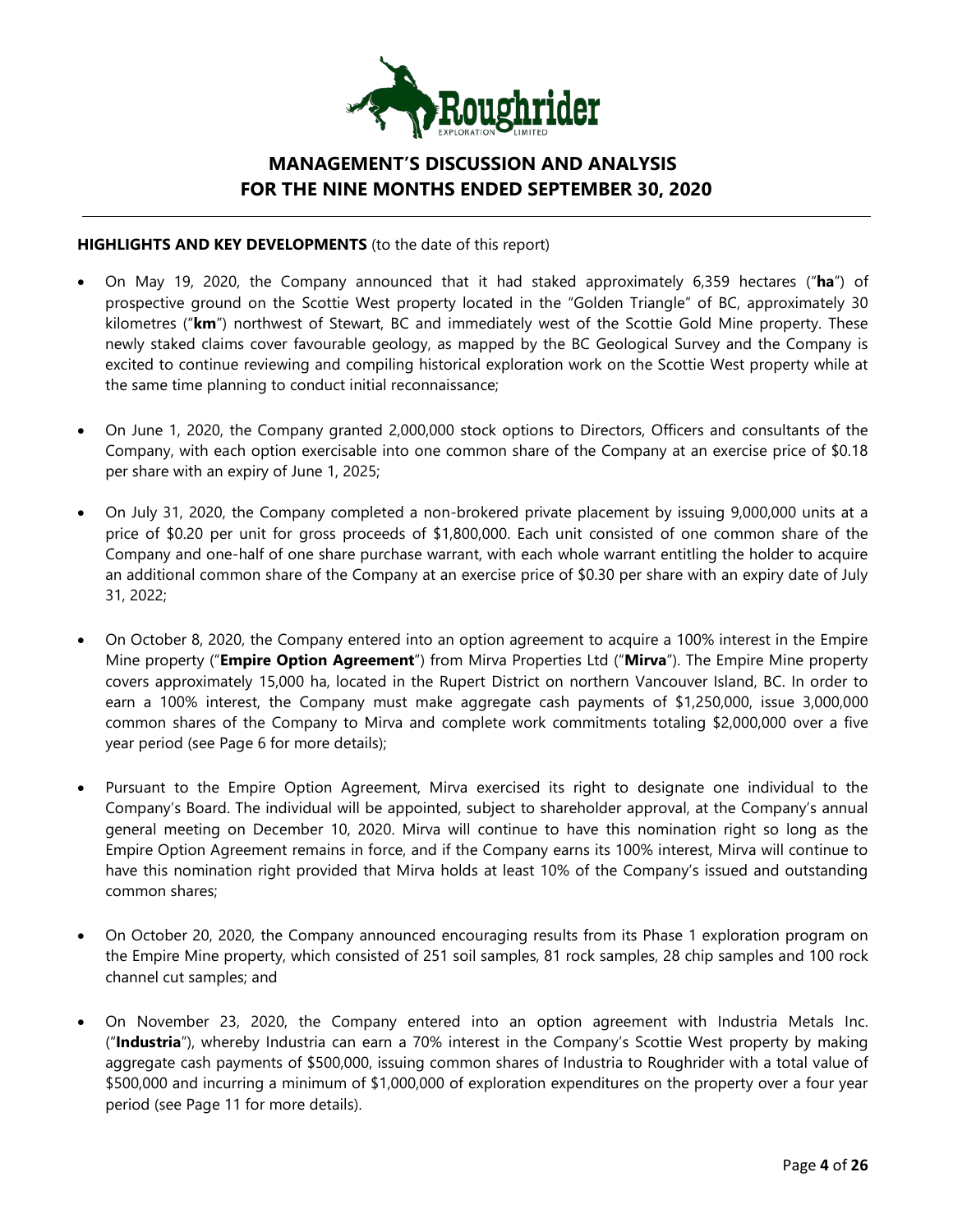

### **MANAGEMENT AND DIRECTOR APPOINTMENTS**

In April and May 2020, the Company appointed a new management team and director to the Board as follows:

- **Adam Travis as CEO and Director** Mr. Travis holds a B.Sc. Major in Geology earned at UBC in 1990 and has been involved in the exploration sector for more than 30 years. He was a team member with Keewatin Engineering and the Ron Netolitzky group of companies that worked on a number of exploration projects such as Snip, Eskay Creek and Brewery Creek, all of which became mines, and numerous other advanced projects and small mines in Africa, Mexico and Alaska. In 2004 Mr. Travis joined the Hunter Dickinson Group of companies initially in target evaluation and acquisition with Amarc Resources where he honed his large project management skills. Later he assisted with the field management of Northern Dynasty's Pebble Project and Continental Mineral's Xietongmen Project in Tibet. Mr. Travis then managed the greatly expanded exploration program at Taseko Mines' Gibraltar Mine in 2007. Throughout the later years, Mr. Travis started his private company Cazador Resources Ltd. ("**Cazador**") which focused primarily on the acquisition of exploration projects in British Columbia and subsequent optioning to junior exploration companies. He is widely recognized in the industry for his enthusiasm, project management and experience on advanced projects, target evaluation and acquisition and deal negotiating skills. Mr. Travis served as President and CEO of QuestEx Gold & Copper Ltd. (formerly Colorado Resources Ltd.) from 2010 to 2018, and a Director from 2010 – 2019.
- **Fletcher Morgan as Director** Dr. Morgan is a qualified management consultant and registered broker. He has over 10 years of experience in junior companies as a director, EVP and advisor. Dr. Morgan is currently a partner of Elemental Capital Partners LLP ("**Elemental**") and is the Chair of the Board of Directors of QuestEx Gold & Copper Ltd.
- **Tim Thiessen as CFO and Corporate Secretary** Mr. Thiessen, a member of the Chartered Professional Accountants of Canada (Chartered Accountant), has more than 20 years of international accounting and finance experience, with the last 16 years in the mining industry. His experience has included holding the position of CFO for a number of publicly-listed mineral companies over the last 10 years including Aurcana Corporation, SnipGold Corp. (acquired by Seabridge Gold in 2016), Metallic Minerals Corp., Group Ten Metals Inc., Granite Creek Copper Ltd., Foran Mining Corporation and QuestEx Gold & Copper Ltd. Prior to this, Mr. Thiessen spent 7 years as VP of Finance for Endeavour Financial Ltd., a highly successful advisory firm in the mining industry that specialized in mergers and acquisitions and debt and equity financings, being a part of a team that spawned industry-leading companies such as Wheaton Precious Metals Corp., UrAsia Energy Ltd., Peak Gold Ltd. and Coastal Energy Corp.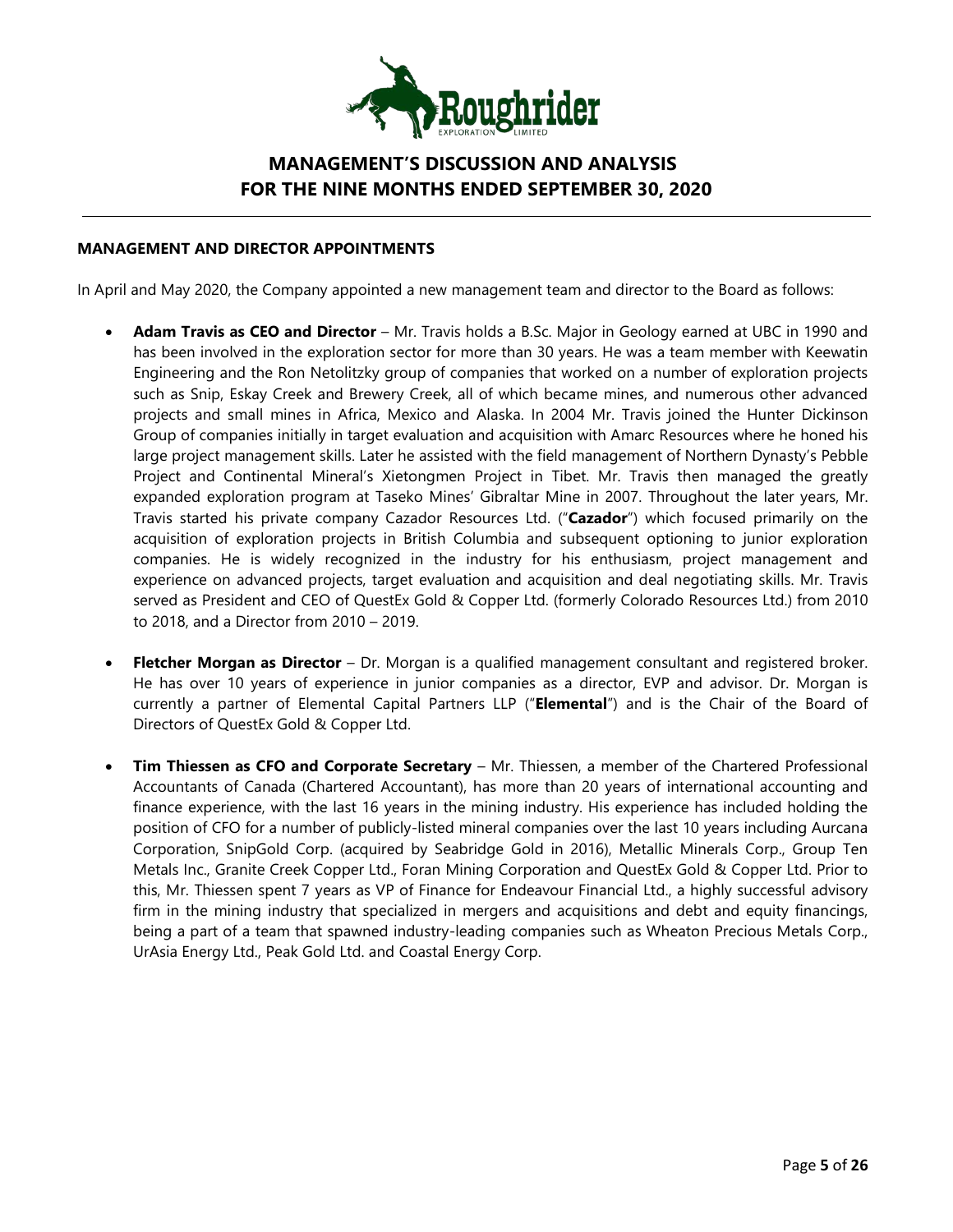

# **MINERAL PROPERTY ACQUISITIONS IN THE NINE MONTHS ENDED SEPTEMBER 30, 2020**

### **EMPIRE MINE PROPERTY (BRITISH COLUMBIA)**

As noted in '*Highlights and Key Developments'*, in October 2020, the Company entered into the Empire Option Agreement from Mirva. The Empire Mine property consists of 23 mineral claims (the "**Greater Empire Claims**") and 57 fee simple crown grants (the "**Quatsino Crown Grants**") covering approximately 15,000 ha, located in the Rupert District on northern Vancouver Island, BC, approximately 28 km southwest of Port McNeill, BC.

In order to earn a 100% interest in the Greater Empire Claims, the Company must make aggregate cash payments of \$750,000 issue 3,000,000 common shares of the Company to Mirva and complete work commitments totaling \$2,000,000 over a four year period, as follows:

| <b>Cash payment</b> | <b>Share issuance</b> | Work<br>commitment |
|---------------------|-----------------------|--------------------|
| 50,000 (paid)       | 200,000 (issued)      | N/A                |
| 100,000             | 400,000               | 200,000            |
| 150,000             | 600,000               | 400,000            |
| 200,000             | 800,000               | 600,000            |
| 250,000             | 1,000,000             | 800,000            |
|                     |                       |                    |

In order to earn a 100% interest in the Quatsino Crown Grants, the Company must pay Mirva the equivalent of \$500,000 with either a cash payment or the issuance of common shares of the Company, at the Company's election, on or before the fifth anniversary date of the Empire Option Agreement.

The Empire Mine property covers 22 mineral occurrences, including three past-producing open pit and two pastproducing underground mines for magnetite, copper, gold and silver.

The Empire Mine property has a historical measured and indicated resource of 960,000 tonnes at 2.03 g/t gold, 5.64 g/t silver, 0.34% copper, 0.013% cobalt and 16.1% iron using a 0.50 g/t gold cut-off completed November 30, 2008 by Gary Giroux. (NI 43-1010 Technical Report: Giroux, G.H., & Raven, W. (November 30, 2008). "Technical Report on the Copper Gold Resources for the Merry Widow Property". Filed on SEDAR January 22, 2009). The resource was noted as open to depth and no further work on the resource has been completed since 2008.

Historical information provided in this news release regarding the Company's project cannot be relied upon as a Qualified Person as defined under NI 43-101 has not prepared nor verified the historical information. A Qualified Person has not done sufficient work to classify the historical estimate as a current mineral resource and Roughrider is not treating this historical estimate as current mineral resources.

See Figure 1 on Page 7 for a map of the Company's Empire Mine property.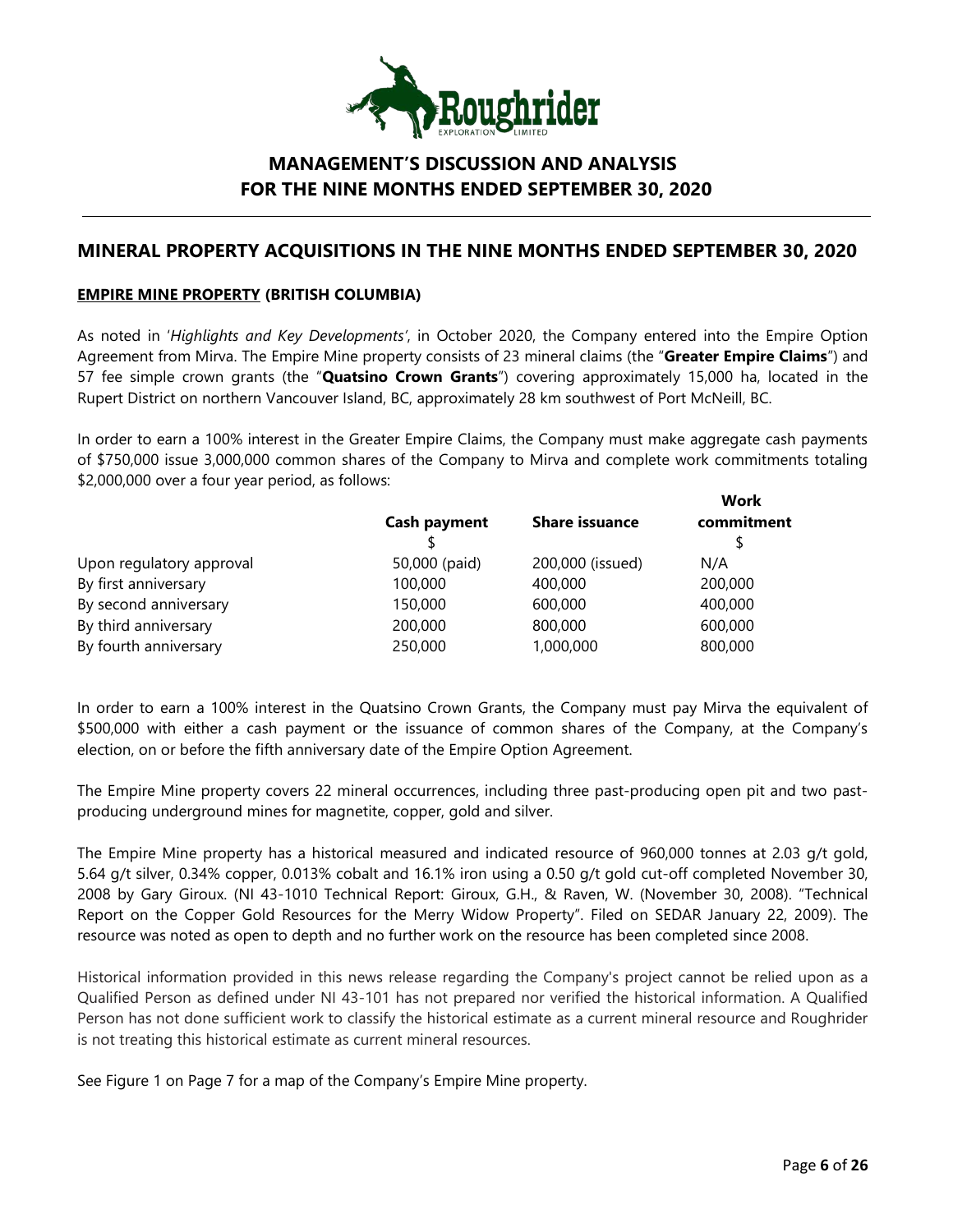

# **MINERAL PROPERTY ACQUISITIONS IN THE NINE MONTHS ENDED SEPTEMBER 30, 2020**  (continued)

## **EMPIRE MINE PROPERTY (BRITISH COLUMBIA)** (continued)

Mirva will retain a 2% net smelter return ("**NSR**") royalty on the Empire Mine property, of which 1% may be purchased for \$1,000,000 at any time up to 120 days after commencement of commercial production. The Empire Option Agreement has been structured such that this NSR royalty plus all other NSR royalties which may currently exist and be payable on the Empire Mine property will not exceed in aggregate 2.5% before buy-downs.

**Figure 1.** The Company's Empire Mine property near Port McNeill on northern Vancouver Island, BC, Canada.

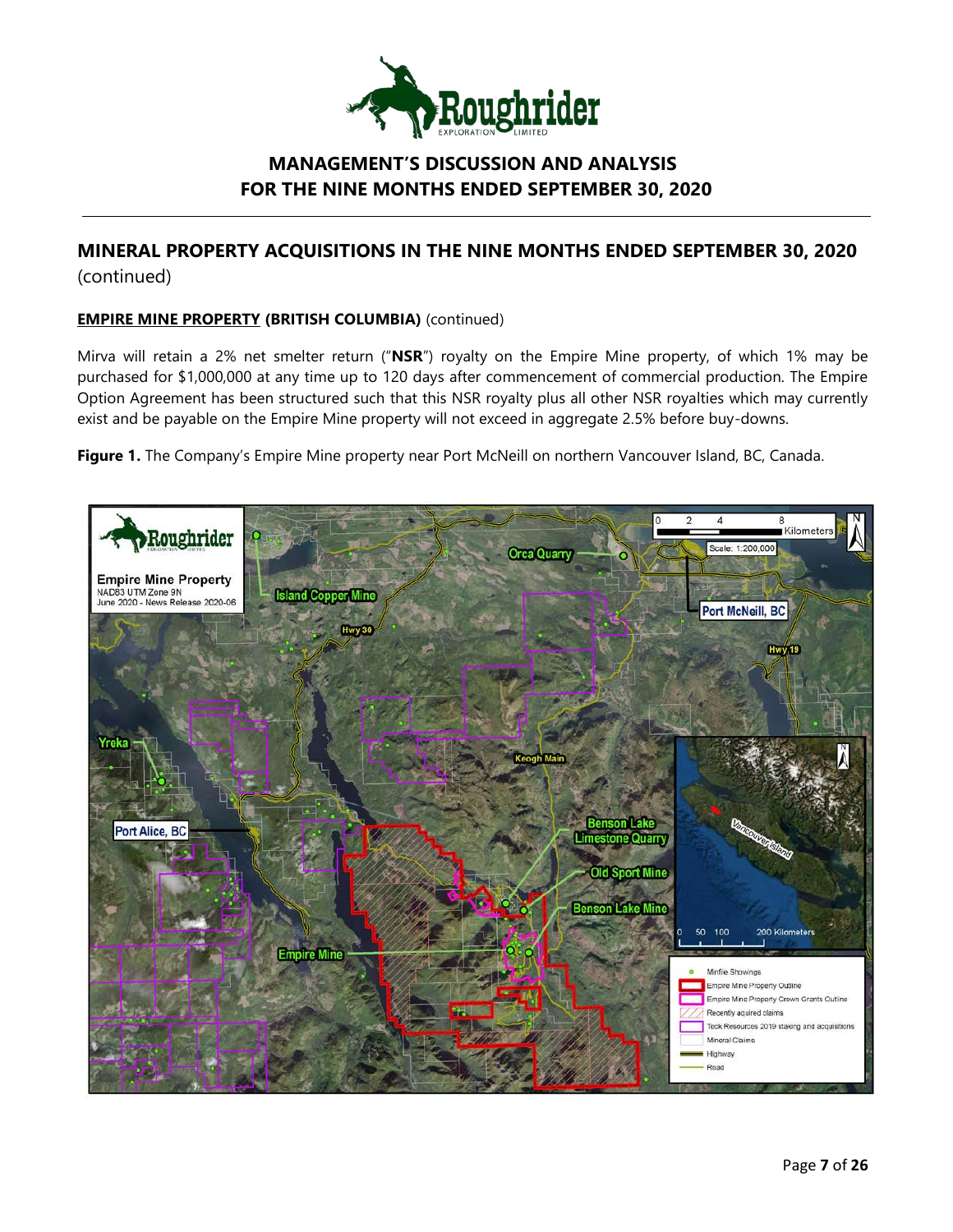

# **MINERAL PROPERTY ACQUISITIONS IN THE NINE MONTHS ENDED SEPTEMBER 30, 2020**  (continued)

## **ELDORADO, GIN AND BONANZA PROPERTIES (BRITISH COLUMBIA)**

As noted in '*Highlights and Key Developments',* in April 2020, the Company purchased a 100% interest in the Eldorado, Gin and Bonanza properties from Cazador, Elemental and Rene Bernard in consideration for 11,000,000 common shares of the Company, valued at \$660,000. The properties are located adjacent to Newcrest Mining Ltd. and Imperial Metals Corp.'s Red Chris mine in the Golden Triangle area of northwest BC.

As a result of COVID-19, and the proximity of the Eldorado, Gin and Bonanza properties to local communities, the Company has elected to postpone previously planned exploration work and is actively monitoring the situation.

### **a) Eldorado Property**

The Eldorado property is comprised of nine contiguous mineral claims totaling approximately 3,588 ha that are located within the Liard Mining Division in northwestern BC approximately 23km southeast of the village of Iskut and immediately east of the Red Chris property.

There has been sporadic exploration work conducted on the Eldorado property since 1976. Most recently, Colorado Resources Ltd. completed various exploration work from 2012 to 2014.

In 2012, a geochemical program and IP survey determined that a previously identified anomaly is underlain at depth by a stronger and more continuous chargeability anomaly measuring 500 metres ("m") by 2,000m.

In 2013, a geophysical program and 5-hole diamond drill program were completed. Three of the drill holes successfully reached bedrock and encountered significant intervals of low grade gold and copper mineralization, including 91.6m of 0.12% copper and 0.28 gram per tonne ("g/t") gold from top of bedrock (52.4m depth) to 144m depth in hole EL13-004.

In 2014, an infill magnetometer geophysical program consisting of 4.5-line km over the area of intended drilling and a 4-hole (891.6m) diamond drill program were completed. Results of this program included drillhole EL14-008, which intersected 196.5m of 0.19 g/t gold, 0.06% copper and 0.005% molybdenum over the entire length of the drill-hole from bedrock onward. The quoted mineralized intervals for EL13-004 and EL14- 008 are drill indicated lengths as true thickness are unknown.

On April 13, 2020, the Company filed the Eldorado Technical Report. Jim Oliver, Ph.D., P.Geo. authored the Eldorado Technical Report and is a Qualified Person as defined in NI 43-101, and is independent of the Company.

Certain interpretations and conclusions from the Eldorado Technical Report are highlighted below:

• the historic drill programs on the Eldorado property suggest portions of the claims are underlain by several intrusive phases including crowded plagioclase phyric monzonites, by black matrix monzodiorite containing well developed intrusive breccias, biotite phyric monzonites and fine grained aplitic or felsic dykes;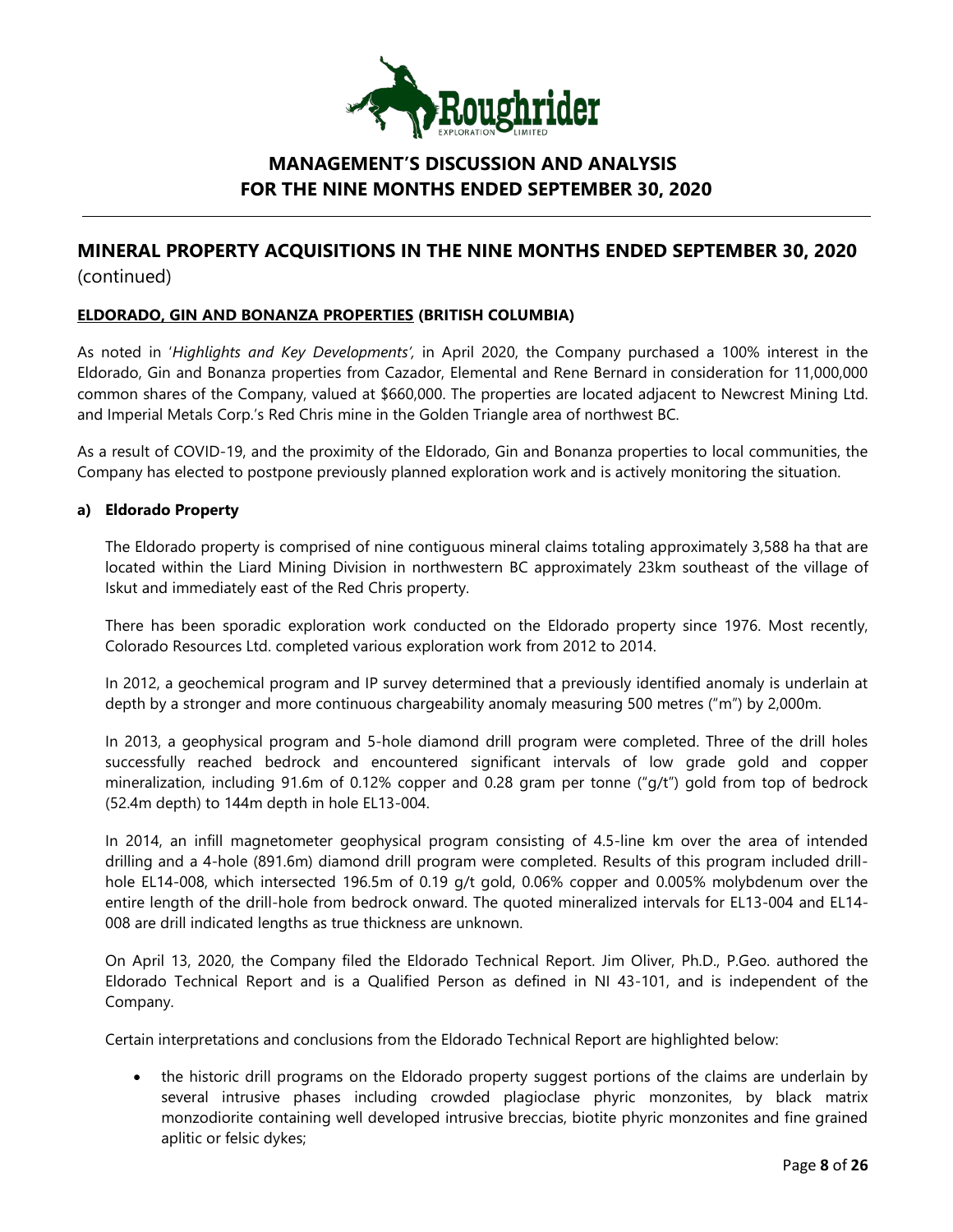

# **MINERAL PROPERTY ACQUISITIONS IN THE NINE MONTHS ENDED SEPTEMBER 30, 2020**  (continued)

### **ELDORADO, GIN AND BONANZA PROPERTIES (BRITISH COLUMBIA)** (continued)

### **a) Eldorado Property** (continued)

- These intrusions are typically several 10's of metres in apparent thickness and are cutting up to a 400m thick sequences of dark green propylitically altered, pyroxene bearing mafic flows. Most intrusive phases contain alteration assemblages which would be characteristic of porphyry copper-gold mineralized systems;
- The broad widths of gold-copper mineralization, although low grade, are considered to be important signatures of a potential blind porphyry system;
- Although encouraging, the historic drill results obtained at Eldorado are, at current metal prices, subeconomic. The historic data does however strongly suggest that the Eldorado claims have the potential to support a significant gold-copper mineralizing system; and
- The review of all historical work on the Eldorado claims indicates that additional exploration on these claims for porphyry related gold-copper mineralization is warranted.

Roughrider is encouraged by the findings in the Eldorado Technical Report and will further assess the interpretations, conclusions and recommendations therein contained in order to plan for the potential for future exploration work.

Certain claims on the Eldorado property are subject to a 2% NSR, of which Cazador owns 50%.

#### **b) Gin Property**

The Gin property is comprised of four mineral claims totaling approximately 3,060 ha that border the western side of the Red Chris property and is adjacent to both Colorado Resources Ltd.'s North Rok property (southern side) and GT Gold Corp.'s Tatogga property (southern side).

Modest exploration programs have occurred on the Gin property from 2006 to 2019 including soil, rock and silt sampling, prospecting and IP and Magnetic geophysical surveys. The historical work has identified weak but anomalous copper-gold-molybdenum values in soil coincident with a weak chargeability anomaly that shows evidence of increasing in strength at depth. The results suggest potential for copper-gold mineralization at depths greater than 250m.

#### **c) Bonanza Property**

The Bonanza property is comprised of two non-contiguous mineral claims totaling approximately 69 ha which are located within the Red Chris camp approximately 5km and 10km north of the operating Red Chris mine.

See Figure 2 on Page 10 for a map of the Company's Eldorado, Gin and Bonanza properties.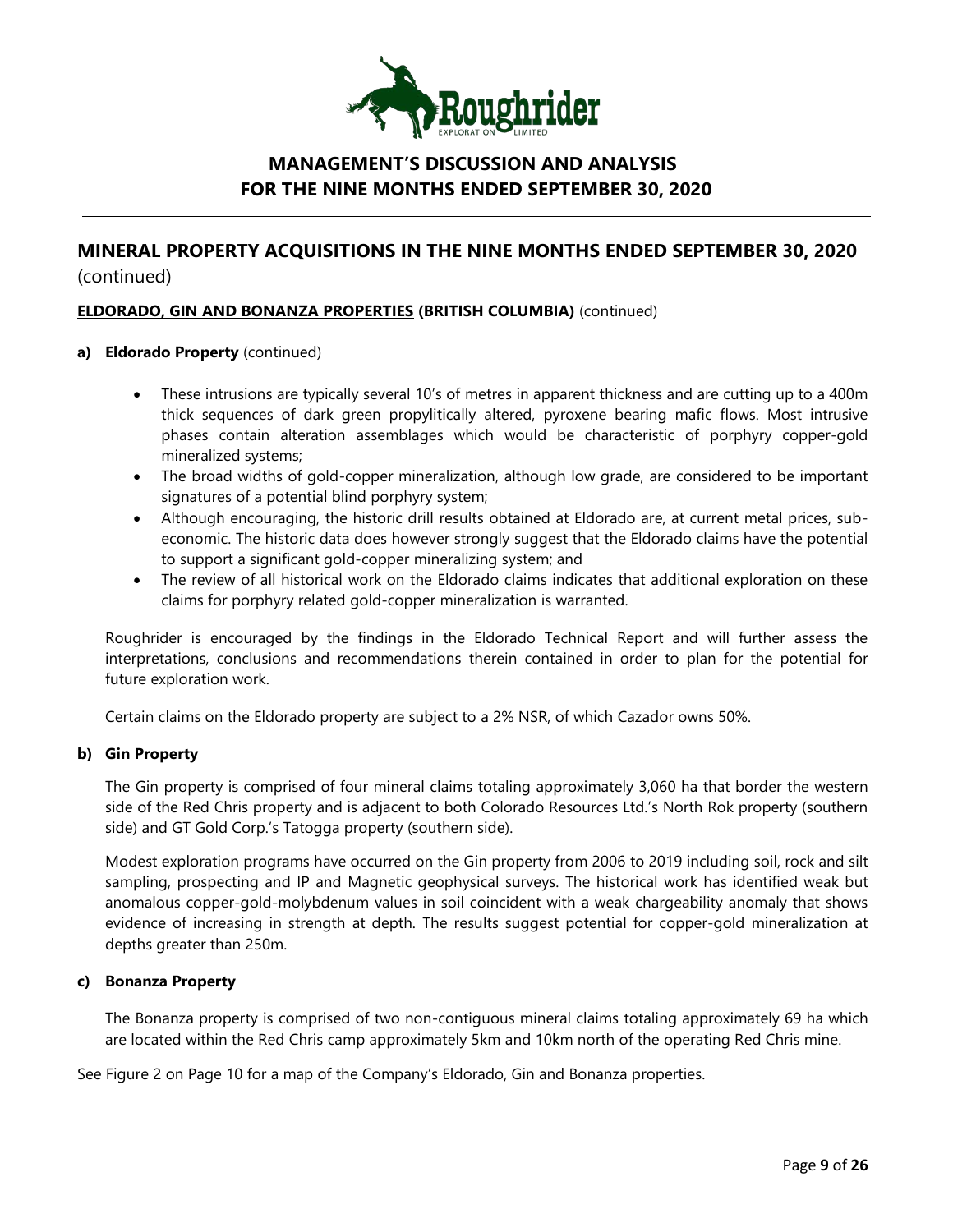

# **MINERAL PROPERTY ACQUISITIONS IN THE NINE MONTHS ENDED SEPTEMBER 30, 2020**  (continued)

## **ELDORADO, GIN AND BONANZA PROPERTIES (BRITISH COLUMBIA)** (continued)

**Figure 2.** The Company's Eldorado, Gin and Bonanza properties in the Golden Triangle area of BC, Canada.

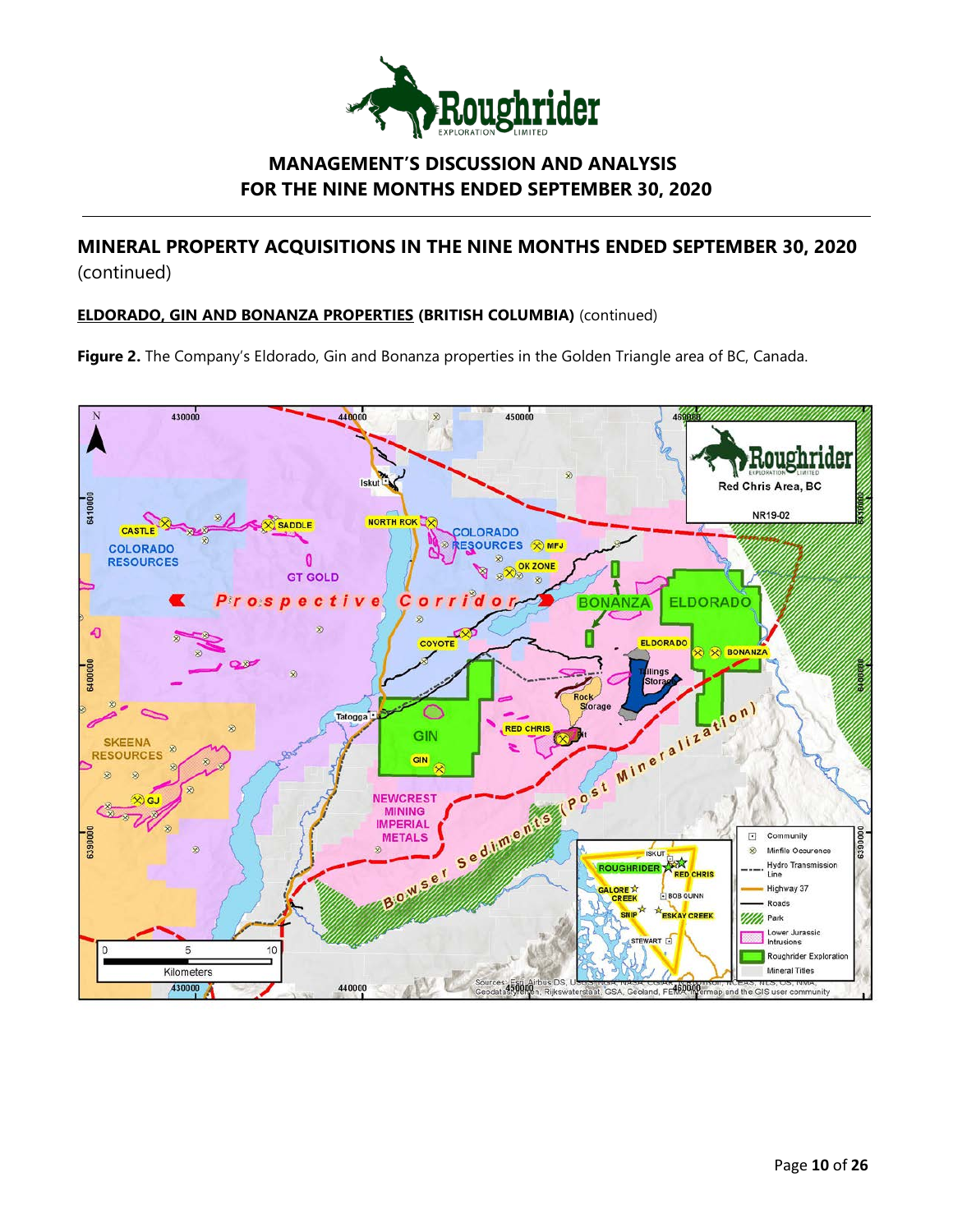

# **MINERAL PROPERTY ACQUISITIONS IN THE NINE MONTHS ENDED SEPTEMBER 30, 2020**  (continued)

## **SCOTTIE WEST PROPERTY (BRITISH COLUMBIA)**

On May 19, 2020, the Company announced that it had staked approximately 6,359 ha of prospective ground on the Scottie West property located in the "Golden Triangle" of BC, approximately 30km northwest of Stewart, BC and immediately west of the Scottie Gold Mine property. These newly staked claims cover favourable geology, as mapped by the BC Geological Survey, including Jurassic Hazelton volcanic rocks, Jurassic Texas Creek Intrusions and Eocene aged intrusions that are also host to numerous mineral occurrences and past producing mines throughout the Stewart Camp, including Ascot Resources' Premier Mine $^1$  and Scottie Resources Scottie Gold Mine $^1\!$ 

Historical work in the immediate area focused principally on the past producing Scottie Gold gold-silver mine<sup>1</sup> to the east and on the Granduc base metals mine<sup>1</sup> to the west of Roughrider's new Scottie West property. Very little historical work appears to have been undertaken on Roughrider's property primarily as a result of extensive glacial cover which has been rapidly retreating since the majority of the historical work was completed in the region during the late 1980's.

Roughrider plans to continue compilation of the historical airborne magnetic survey data that was flown over its current property and is considering completing airborne geophysical coverage across its property and conducting initial prospecting and geological work this summer.

As noted in '*Highlights and Key Developments',* on November 23, 2020, the Company entered into an option agreement with Industria, whereby Industria can earn a 70% interest in the Company's Scottie West property by making aggregate cash payments of \$500,000, issuing common shares of Industria to Roughrider with a total value of \$500,000 and incurring a minimum of \$1,000,000 of exploration expenditures on the property over a four year period. Upon Industria's successful completion of the earn-in, the Company and Industria will form a joint venture on the Scottie West property. The Company will retain a 2% NSR royalty of which Industria can repurchase 1% of the NSR royalty for \$2,000,000 at any time after a production decision has been made.

See Figure 3 on Page 12 for a map of the Company's newly staked Scottie West property.

 $1$  This MD&A contains information about adjacent properties on which Roughrider has no right to explore or mine. Readers are cautioned that mineral deposits on adjacent properties are not indicative of mineral deposits on Roughrider's properties.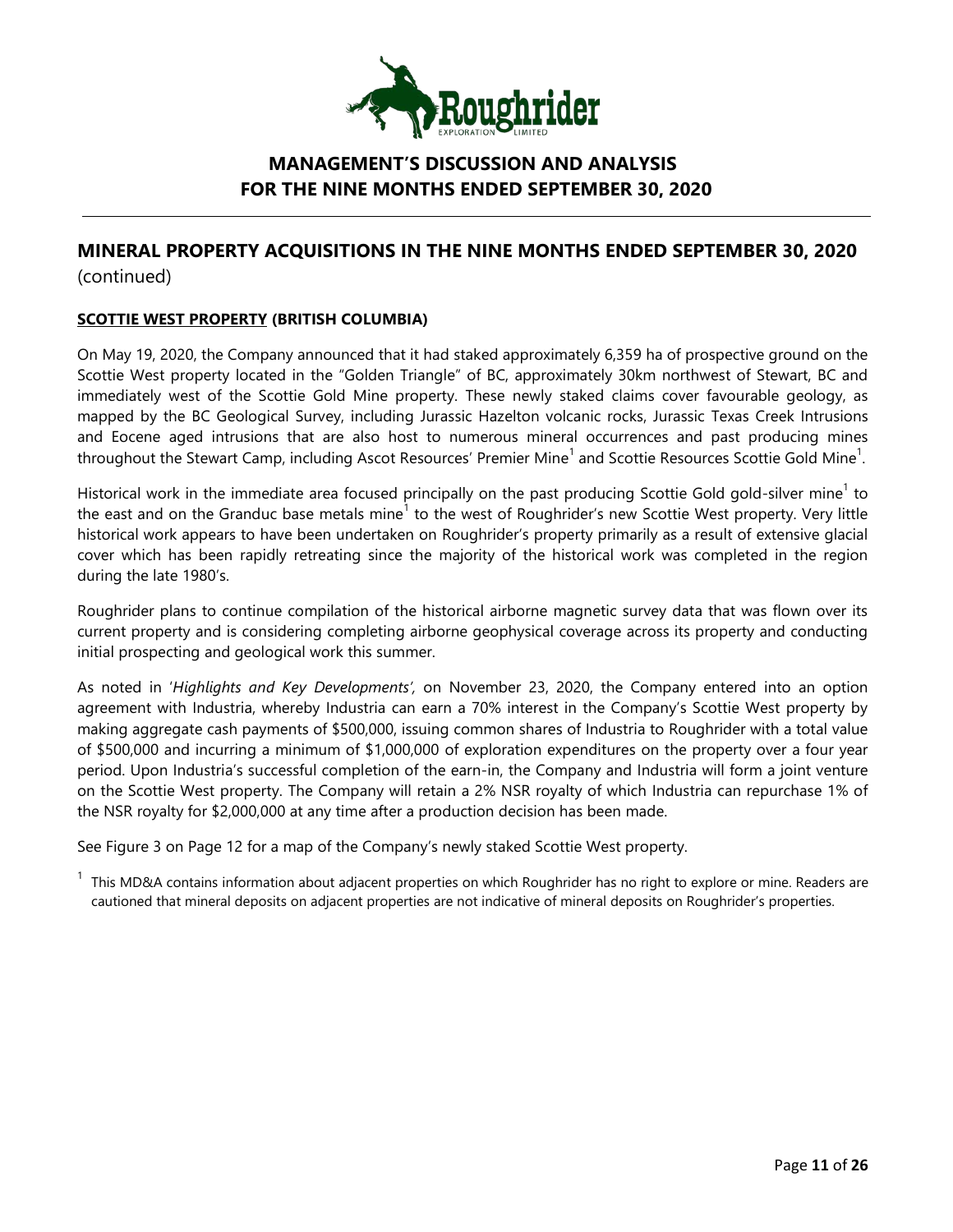

**Figure 3.** The Company's Scottie West property in the Golden Triangle area of BC, Canada.

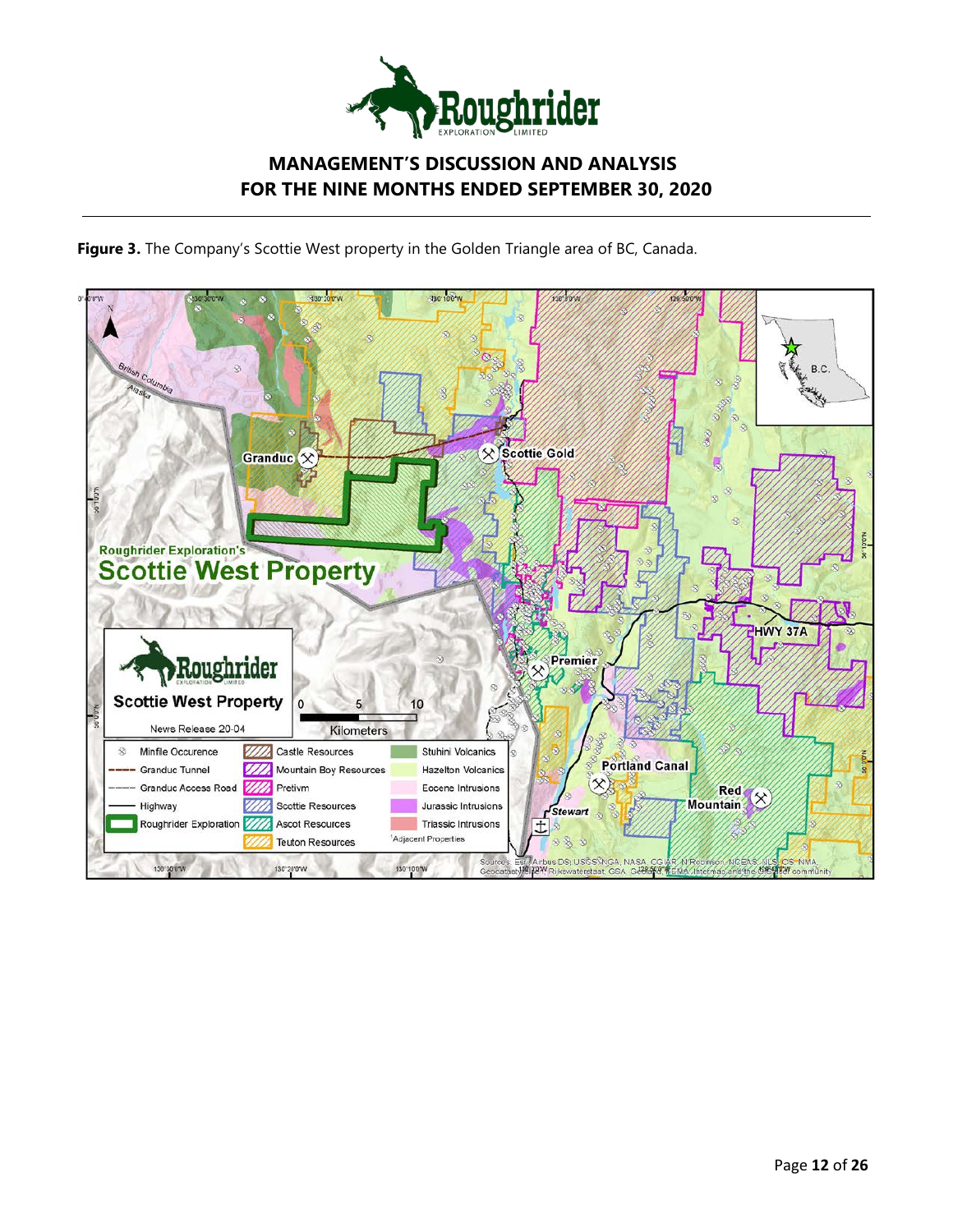

## **OTHER MINERAL PROPERTIES**

### **STERLING PROPERTY (BRITISH COLUMBIA)**

The Company owns a 100% interest in non-contiguous claims totaling approximately 844 ha comprising the Sterling property, located approximately eight km north of Houston, BC.

The Sterling property was staked in 2017 to encompass intrusive rocks of the Late Cretaceous Bulkley and the Eocene Goosly Plutonic Suites. On the Sterling Property, multiple stocks of the Topley, Bulkley and Goosly Plutonic Suites intrude Lower Jurassic Hazelton Group (Telkwa Formation) calc-alkaline volcanic rocks and Upper Jurassic Bowser Lake Group sedimentary rocks.

The ground that makes up the Sterling Property was selected based on geological factors that management considers make it prospective for intrusive associated, breccia vein-hosted precious metal deposits, including:

- The historic Joe B polymetallic Ag-Cu-Pb-Zn vein occurrence on the Sterling 2 claim (MinFile 093L 206). The Joe B is described in the 1928 BC Ministry of Mines Annual Report as a north-northwest striking, 22.9 centimetre vein that assayed trace gold, 548.56 g/t silver and 0.7% copper.
- Historic high-grade silver-base metal veins on the Sterling 1 claim, including the Christina, Gwenda, Paola and Monica vein showings (Adriatic Resources Corp.; 1984 Assessment Report 13364).

| <b>Sample</b><br>No. |                       | Ag $(g/t)^*$ | Au $(g/t)^*$ | Cu (%) | Zn(%) |
|----------------------|-----------------------|--------------|--------------|--------|-------|
| <b>GWENDA VEIN</b>   |                       |              |              |        |       |
| 802                  | Grab                  | 840.7        | 0.75         | 1.01   | 0.25  |
| 804                  | Grab                  | 6.9          | 2.88         | n/a    | n/a   |
|                      | <b>CHRISTINA VEIN</b> |              |              |        |       |
| 702                  | Select Grab           | 1165.0       | 1.58         | 0.87   | 1.91  |
| 703                  | Grab                  | 157.0        | 0.17         | 0.15   | 1.31  |
| 807                  | Select Grab           | 287.3        | 0.14         | 0.17   | 0.93  |
| 808                  | Grab                  | 155.6        | 0.24         | 0.11   | 3.45  |
| <b>PAOLA VEIN</b>    |                       |              |              |        |       |
| 755                  | Chip/ $1.2 \text{ m}$ | 89.5         | n/a          | 0.54   | n/a   |

A small work program was undertaken on both properties in December 11 to 16, 2017. A two-person crew from SJ Geophysics undertook a GPS-controlled magnetic and Very Low Frequency Electromagnetic (VLF-EM) survey on each of the properties. At the Sterling property, an east-west oriented, 16-line km survey was completed over the Joe B occurrence, located on the Sterling 2 claim.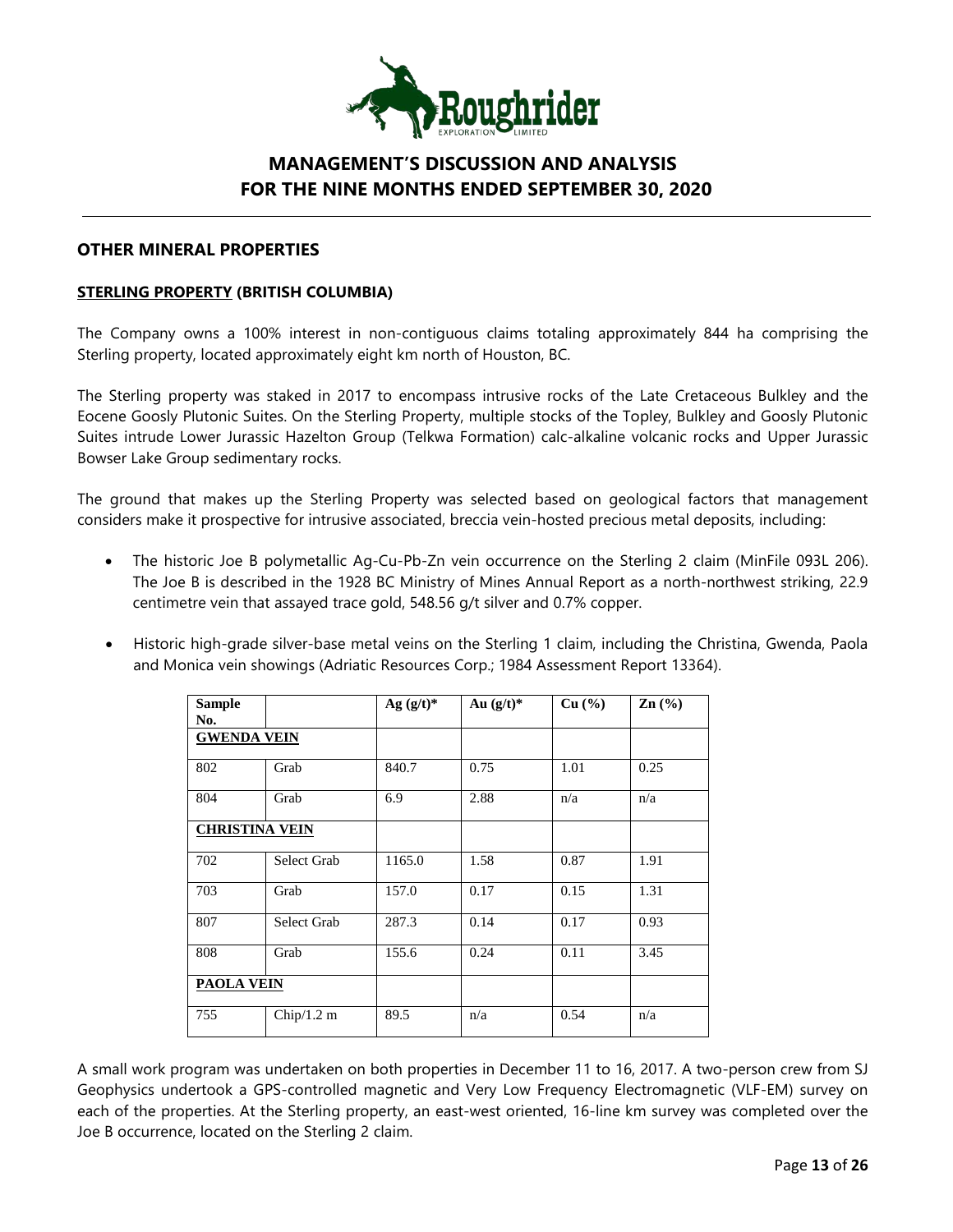

### **OTHER MINERAL PROPERTIES** (continued)

## **STERLING PROPERTY (BRITISH COLUMBIA)** (continued)

Although small surveys from which extrapolation of the results is limited, the results do outline anomaly trends that warrant follow up. At the Joe B grid area, a strong magnetic anomaly (possible dyke) trends northwest through the reported location of the Joe B occurrence that is roughly coincident with a similar oriented VLF-EM conductor. Additional north-south trending conductors also warrant follow up.



At present, the Company has no plans in place to advance the Sterling property. Accordingly, the Company wrote off acquisition costs of \$6,189 during the year ended December 31, 2019.

### **GENESIS PROPERTY (SASKATCHEWAN)**

Roughrider owns a 50% interest in the Genesis property, which is located northeast of Saskatchewan's Athabasca Basin, within the prospective northeast trending Wollaston-Mudjatk Transition Zone ("**WMTZ**"), near the Manitoba border. A definitive joint venture agreement has not yet been finalized at the date of this MD&A. Roughrider may acquire a further 35% interest from ValOre Metals Corp. ("**ValOre**") (for an aggregate 85% interest) by making additional payments totaling \$700,000 in either cash or shares to ValOre, at Roughrider's election and incurring additional exploration expenditures of \$2,500,000.

The Company, in conjunction with ValOre, have reduced the Genesis holding to focus on the key Johnston uranium showing and Charcol No. 6 rare earth metals occurrence. The Genesis property currently comprises 6 claims, all in Saskatchewan, totaling 397 ha.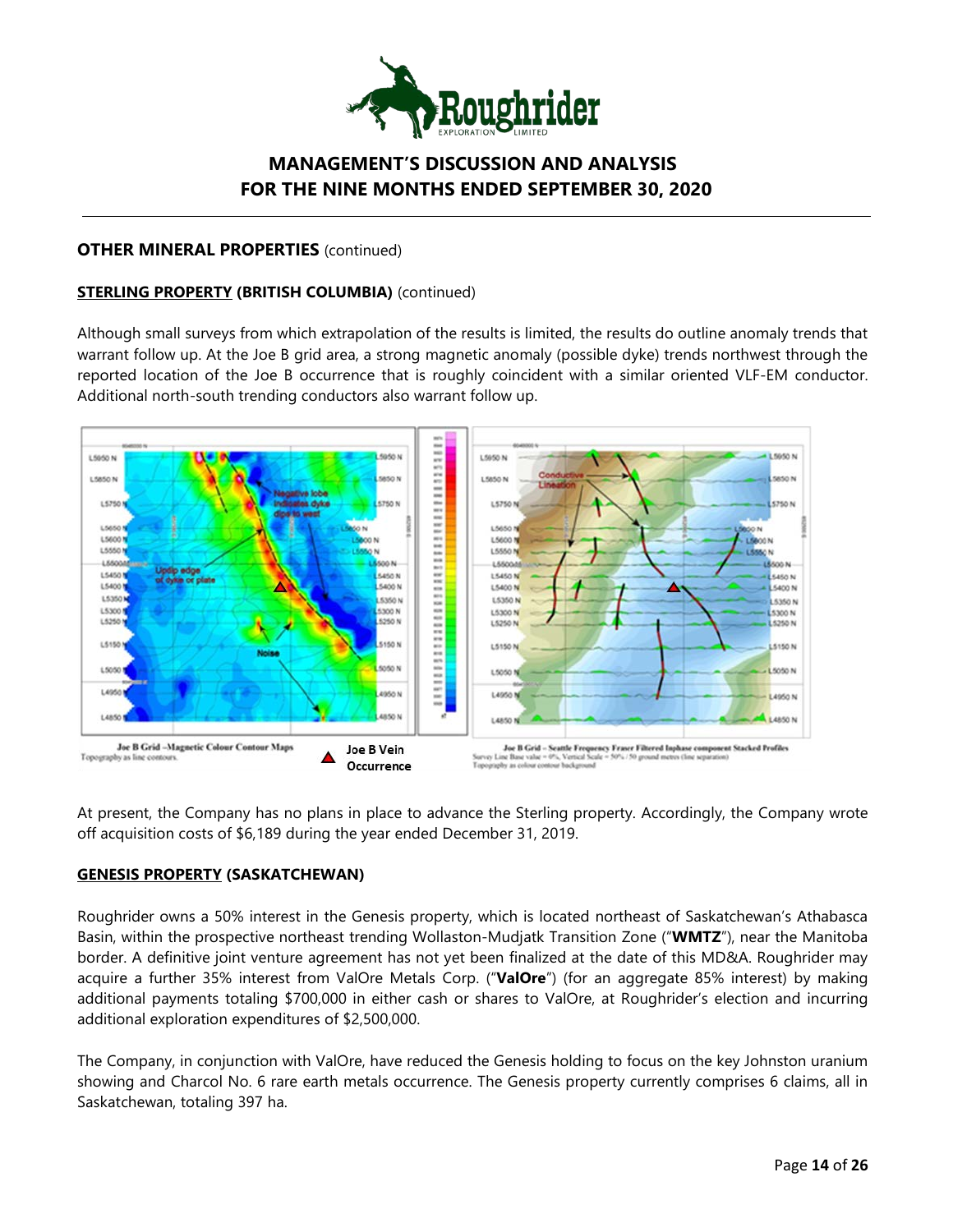

### **OTHER MINERAL PROPERTIES** (continued)

### **GENESIS PROPERTY (SASKATCHEWAN)** (continued)

In September and October 2017, the Company engaged Geotech Ltd. ("**Geotech**") to perform an airborne Z-Axis Tipper Electromagnetic ("**ZTEM**TM)" and Magnetometer geophysical systems survey of the Johnston target areas at the Genesis Project. Final reports were received in January 2018.

The Geotech ZTEM™ survey was flown in a northeast to southwest (N 50° E azimuth) direction with traverse line spacing of 200 and 250m.

Well defined, generally northeast trending conductors are evident in the survey area. Resistivity zones are very sharp, especially in the Johnston area. Significant disruptions are also noted along the trace of some of the conductors with North trending cross structures also suggested at Johnston.

A detailed compilation and analysis of the 3D inversion of the ZTEM<sup>TM</sup> data, in combination with all previous survey data (DIGEM, FALCON Gravity, magnetics and radiometrics) is required to fully prioritize the drill targets on the property.

At present, the Company has no plans in place to advance the Genesis property. Accordingly, the Company wrote off acquisition costs of \$1,333,612 during the year ended December 31, 2018.

## **2020 WORK PROGRAM**

### **Empire Mine Property**

The Company completed a small exploration program on the Empire Mine property during the summer of 2020. On October 20, 2020, the Company announced encouraging results from the program which consisted of 251 soil samples, 81 rock samples, 28 chip samples and 100 rock channel cut samples that were taken at 1.0 m intervals. Work was focused on a 500 m by 2,000 m (1,000 ha) area with an emphasis on testing exploration potential outside of the 2008 Empire Resource. For additional information, see the Company's news release dated October 20, 2020.

The results suggest that there is potential to grow the historical resource at depth as noted by the 2008 Empire Resource, and now along strike. Initial work has highlighted several prospective areas for future drill programs. The Company now has multiple areas over a 4.5 km strike including new zones that require follow up, such as the new soil anomaly at Battle Mountain returning up to 1,175 ppb gold in soils. The Company will continue compiling 100 years of extensive historical records and enter the permitting and consultation process.

### **QUALIFIED PERSON**

Mr. Dave Tupper, P.Geo., VP of Exploration for the Company and a Qualified Person within the meaning of National Instrument 43-101, has reviewed and approved the technical information in this MD&A.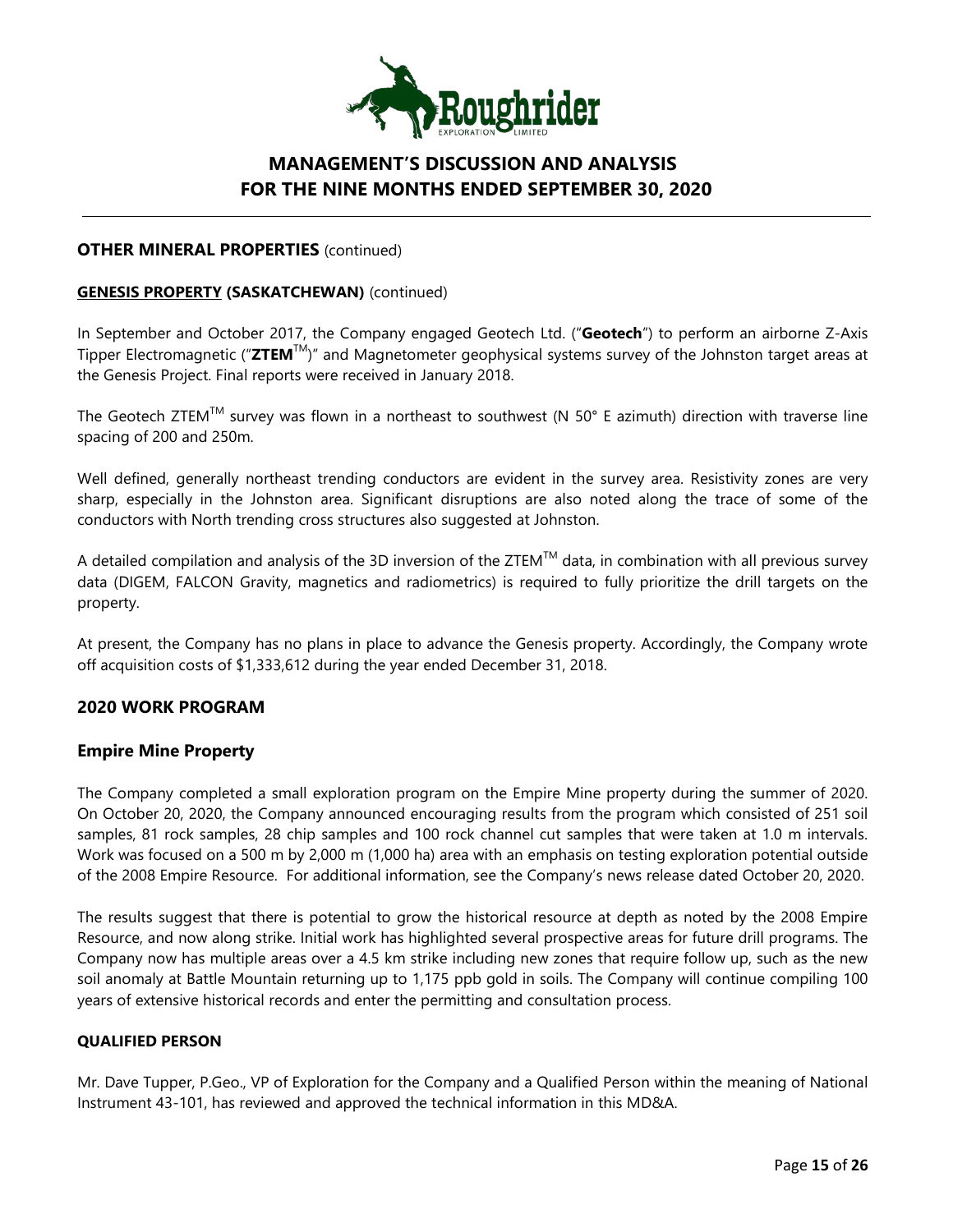

## **OVERALL PERFORMANCE**

#### **FINANCIAL CONDITION**

The net assets of the Company increased from net liabilities of \$247,329 at December 31, 2019 to net assets of \$2,266,769 at September 30, 2020, an increase of \$2,514,098.

The most significant assets at September 30, 2020 were cash of \$1,743,718 (December 31, 2019: \$159,010) and exploration and evaluation assets of \$684,876 (December 31, 2019: \$Nil).

As noted on Pages 6 - 7, the Company completed the Golden Triangle Acquisition during the nine months ended September 30, 2020 by issuing 11,000,000 common shares to the vendors. The shares were valued at \$660,000, and capitalized to exploration and evaluation assets, with \$396,000 allocated to the Eldorado property, \$198,000 to the Gin property and \$66,000 to the Bonanza property. In addition, the Company capitalized \$11,128 of staking costs on its Scottie West property and \$13,748 on its Empire Mine property during the nine months ended September 30, 2020.

The Company's liabilities at September 30, 2020 consisted exclusively of accounts payable and accrued liabilities of \$199,804 (December 31, 2019: \$411,360), including \$54,420 due to related parties (see Page 19).

### **RESULTS OF OPERATIONS**

#### **Quarter ended September 30, 2020**

The Company recorded a net loss of \$311,877 for the quarter ended September 30, 2020 (2019: \$69,812). The most significant expenses were exploration expenditures of \$172,530 (2019: recovery of \$2,163), consulting fees of \$79,498 (2019: \$Nil) and professional fees of \$45,872 (2019: \$17,112).

The majority of exploration expenditures of \$172,530 consisted of \$94,437 spent on the Empire Mine property and \$76,293 spent on the Scottie West property. The majority of the Empire Mine property expenditures were geological consulting fees of \$62,932 and analysis charges of \$14,918. The Scottie West expenditures were exclusively geophysics costs.

The majority of consulting fees of \$172,530 consisted of \$26,000 earned by the CEO, \$17,500 earned by the CFO, \$16,000 earned by the Office Manager and \$15,000 earned by Elemental (see Page 18).

The majority of the professional fees of \$45,872 consisted of legal fees of \$30,695 charged by Farris LLP in connection with the Empire Option Agreement.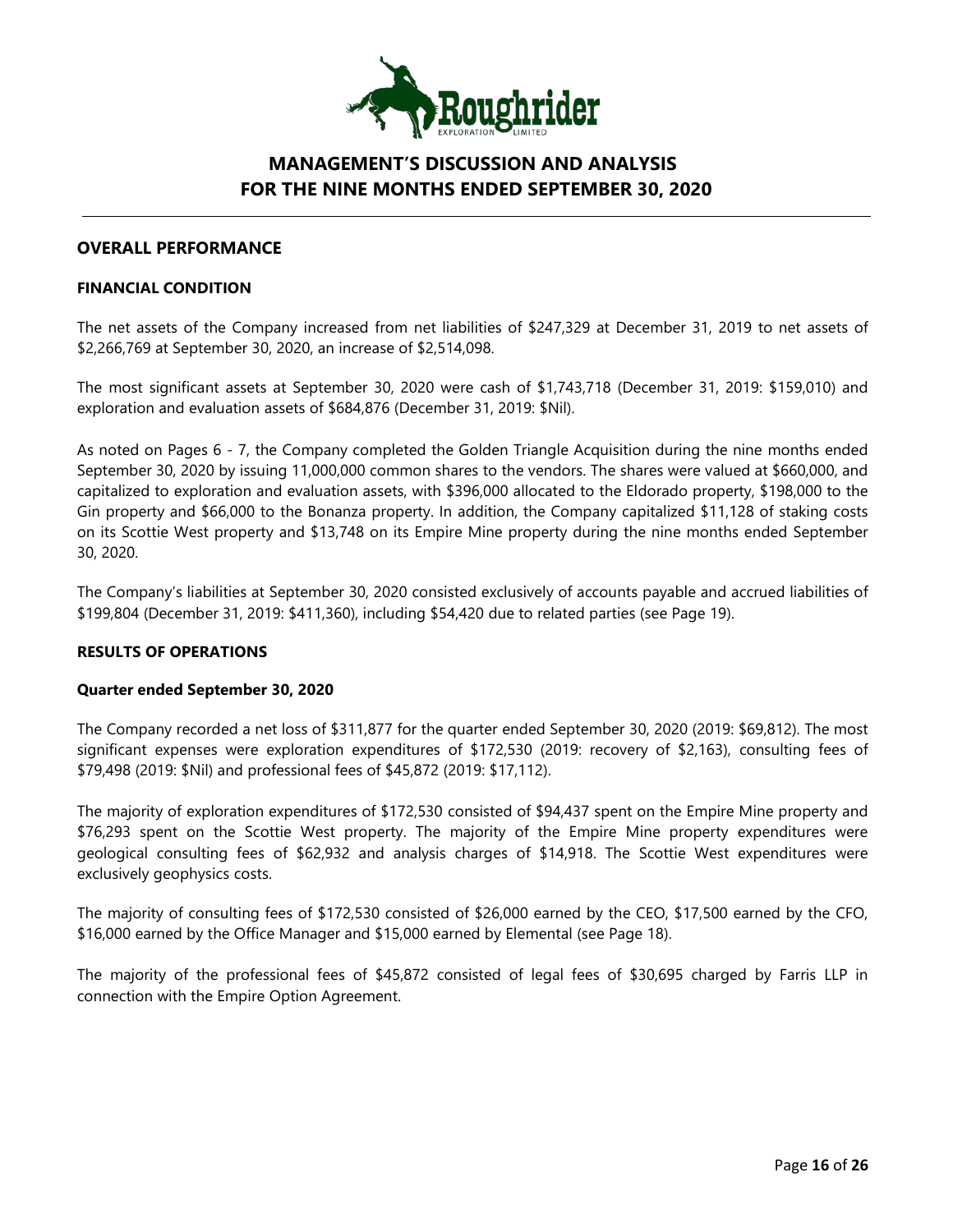

### **OVERALL PERFORMANCE** (continued)

**RESULTS OF OPERATIONS** (continued)

### **Nine months ended September 30, 2020**

The Company recorded a net loss of \$757,313 for the nine months ended September 30, 2020 (2019: \$169,503). The most significant expenses were share-based payments expense of \$249,718 (2019: \$Nil), exploration expenditures of \$189,651 (2019: recovery of \$2,163), consulting fees of \$166,998 (2019: \$Nil) and professional fees of \$101,114 (2019: \$30,004).

The Company applies the fair value method of accounting for all awards of stock options by using the Black-Scholes Option Pricing Model. Variations in share-based payments expense is based on a number of factors including, but not limited to, the size and occurrence of grants during a particular period, the Company's share price at the time of an option grant and the timing of recording share-based payments expense based on vesting schedules. The Company granted 2,000,000 stock options during the nine months ended September 30, 2020 at an exercise price of \$0.18 per share and a fair value of \$249,718.

The majority of consulting fees consisted of \$58,500 earned by the CEO, \$29,500 earned by the CFO, \$23,825 earned by the Office Manager, \$16,100 earned by Beneath the Surface Capital (see Page 18) and \$15,000 earned by Elemental (see Page 18).

The professional fees consisted of legal fees of \$91,968 and audit accruals of \$9,146.

### **CASH FLOWS**

#### **Quarter ended September 30, 2020**

Cash increased by \$1,381,265 during the quarter ended September 30, 2020, from \$362,453 at June 30, 2020 to \$1,743,718 at September 30, 2020. The increase was a result of cash of \$1,697,828 provided by financing activities, partially offset by cash of \$316,563 used in operating activities.

The cash of \$1,697,828 provided by financing activities consisted of gross proceeds of \$1,800,000 pursuant to the private placement of 9,000,000 units at \$0.20 per unit that was completed on July 31, 2020. Each unit consisted of one common share of the Company and one-half of one share purchase warrant, with each whole warrant entitling the holder to acquire an additional common share of the Company at an exercise price of \$0.30 per share with an expiry date of July 31, 2022. This was partially offset by share issue costs of \$102,532. The Company also received \$360 on the exercise of 3,600 warrants.

The cash of \$316,563 consisted of the net loss of \$311,877 and a net change in non-cash working capital of \$4,686.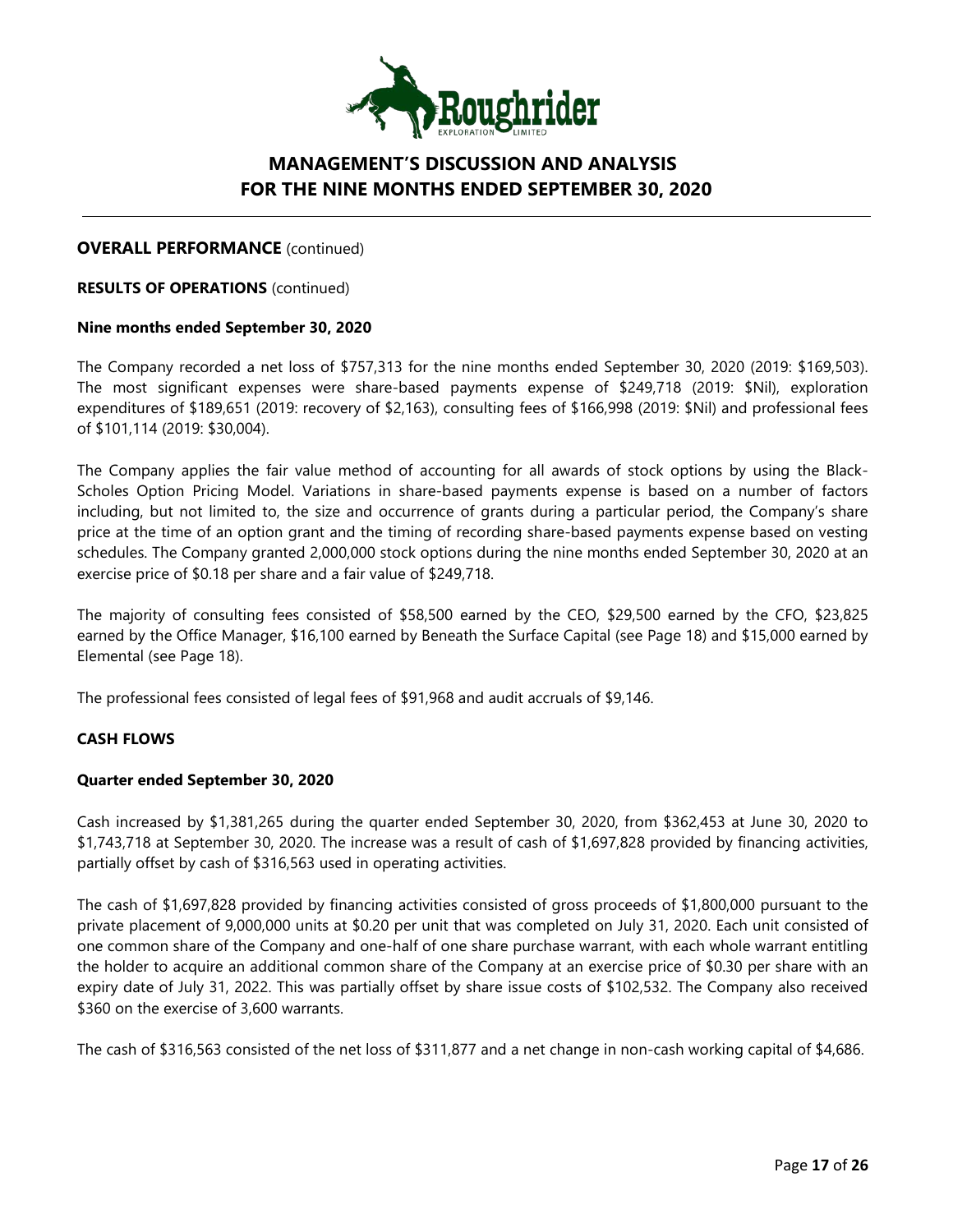

### **OVERALL PERFORMANCE** (continued)

**CASH FLOWS** (continued)

#### **Nine months ended September 30, 2020**

Cash increased by \$1,584,708 during the nine months ended September 30, 2020, from \$159,010 at December 31, 2019 to \$1,743,718 at September 30, 2020. The increase was a result of cash of \$2,361,693 provided by financing activities, partially offset by cash of \$752,109 used in operating activities and cash of \$24,876 used in investing activities.

The cash of \$2,361,693 provided by financing activities consisted of the Company receiving gross proceeds of \$1,800,000 pursuant to the private placement noted in "*Quarter ended September 30, 2020*" on Page 15 and gross proceeds of \$692,500 pursuant to the private placement of 6,925,000 common shares at \$0.10 per share that was completed in two tranches on March 25, 2020 and April 13, 2020. This was partially offset by share issue costs of \$131,167. The Company also received \$360 from the exercise of 3,600 warrants.

The cash of \$752,109 used in operating activities consisted of the net loss of \$757,313 and a net change in noncash working capital of \$244,514, partially offset by items not involving cash of \$249,718.

The cash of \$24,876 used in investing activities consisted exclusively of capitalized staking costs on the Company's Empire Mine and Scottie West properties.

#### **SUMMARY OF QUARTERLY RESULTS**

|                                  | Q3, 2020   | Q2, 2020   | Q1, 2020  | Q4, 2019    |
|----------------------------------|------------|------------|-----------|-------------|
|                                  | \$         | \$         | \$        | \$          |
| Net loss for the period          | (311, 877) | (357, 022) | (88, 414) | (125, 641)  |
| Basic and diluted loss per share | (0.01)     | (0.01)     | (0.01)    | (0.01)      |
|                                  |            |            |           |             |
|                                  | Q3, 2019   | Q2, 2019   | Q1, 2019  | Q4, 2018    |
|                                  |            |            |           |             |
| Net loss for the period          | (45, 812)  | (60,067)   | (63, 624) | (1,377,811) |
| Basic and diluted loss per share | (0.00)     | (0.00)     | (0.00)    | (0.10)      |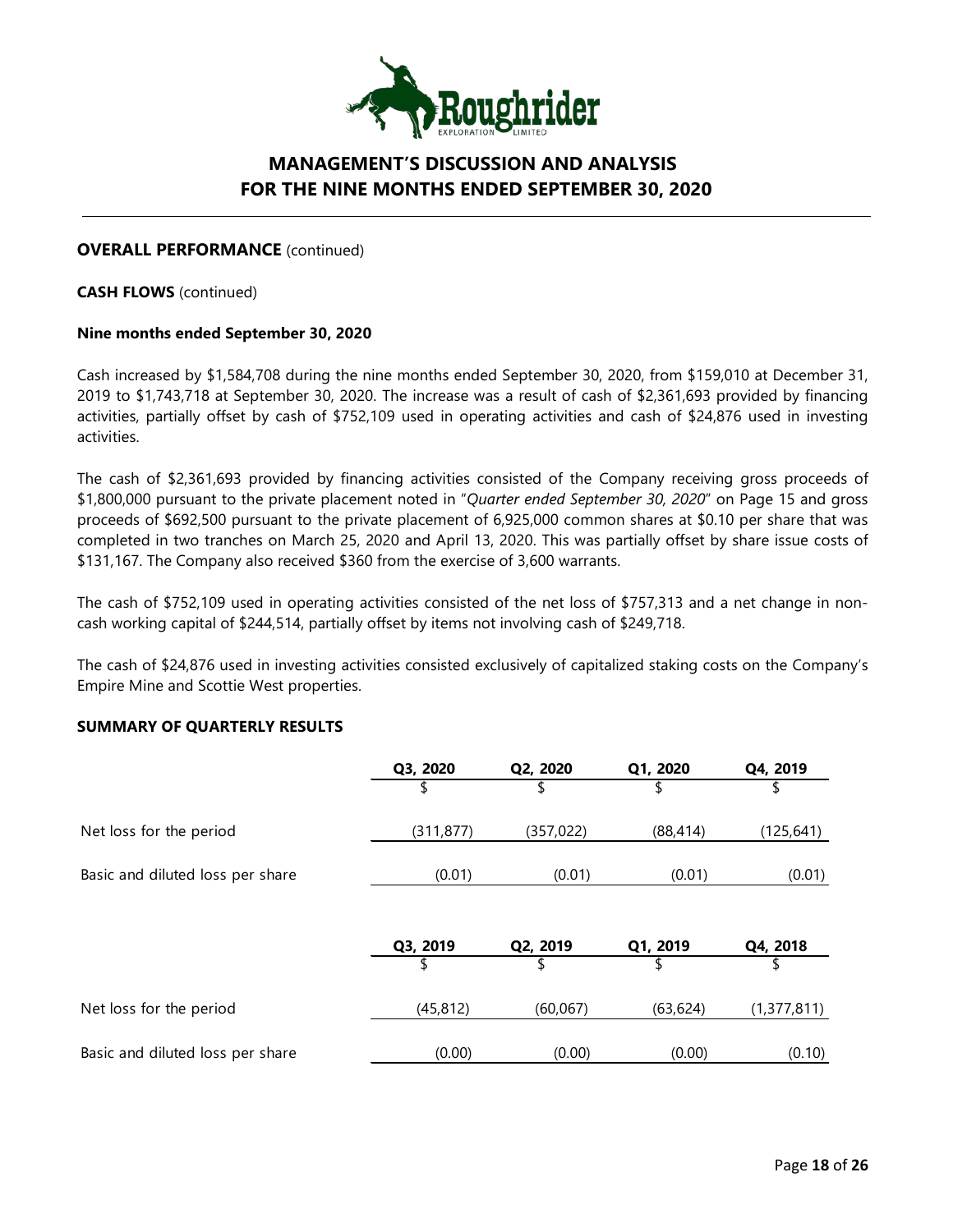

### **SUMMARY OF QUARTERLY RESULTS** (continued)

The Company's operating results for the last eight quarters ranged from a net loss of \$1,377,811 in Q4, 2018 to a net loss of \$45,812 in Q3, 2019.

The most significant expenses contributing to the net loss of \$311,877 in Q3, 2020 were exploration expenditures of \$172,530, consulting fees of \$79,498 and professional fees of \$45,872. See '*Results of Operations'* for more details on these expenses.

### **LIQUIDITY AND CAPITAL RESOURCES**

Liquidity risk is the risk that the Company will not be able to meet its financial obligations as they fall due. The Company has in place a planning and budgeting process to determine the funds required to support the Company's operating requirements as well as its planned capital expenditures. The Company manages its financial resources to ensure that there is sufficient working capital to fund near term planned exploration work and operating expenditures. The Company has considerable discretion to reduce or increase plans or budgets depending on current or projected liquidity. When appropriate, the Company will seek joint venture partners in order to fund or share the funding of its exploration properties to minimize shareholder risk.

The Company does not currently own or have an interest in any producing mineral properties and does not derive any revenues from operations. Operational activities have primarily been funded through private placements. At September 30, 2020, the Company had working capital of \$1,581,893 (December 31, 2019: working capital deficiency of \$247,329).

While the Company has been successful in securing financing to date, there can be no assurances that it will be able to do so in the future. A material uncertainty exists that may cast significant doubt about the Company's ability to continue as a going concern. The Company has no bank debt or banking credit facilities in place.

### **OFF-BALANCE SHEET ARRANGEMENTS**

The Company does not have any off-balance sheet arrangements.

### **RELATED PARTY TRANSACTIONS**

A related party transaction is a transaction between the Company and a related party of the Company at the time the transaction is agreed to as a consequence of which the issuer directly or indirectly enters into specified transactions, including, but not limited to, a purchase or sale of assets, issuing securities or subscribing for securities, borrowing or lending money, and forgiving debts or liabilities.

#### *Key management compensation*

Key management personnel at the Company are the Directors and Officers of the Company. Key management personnel, or their related parties, may hold positions in other entities that result in them having control or significant influence over the financial or operating policies of those entities. These transactions are in the normal course of operations and are measured at their exchange amount, which is the amount agreed upon by the transacting parties.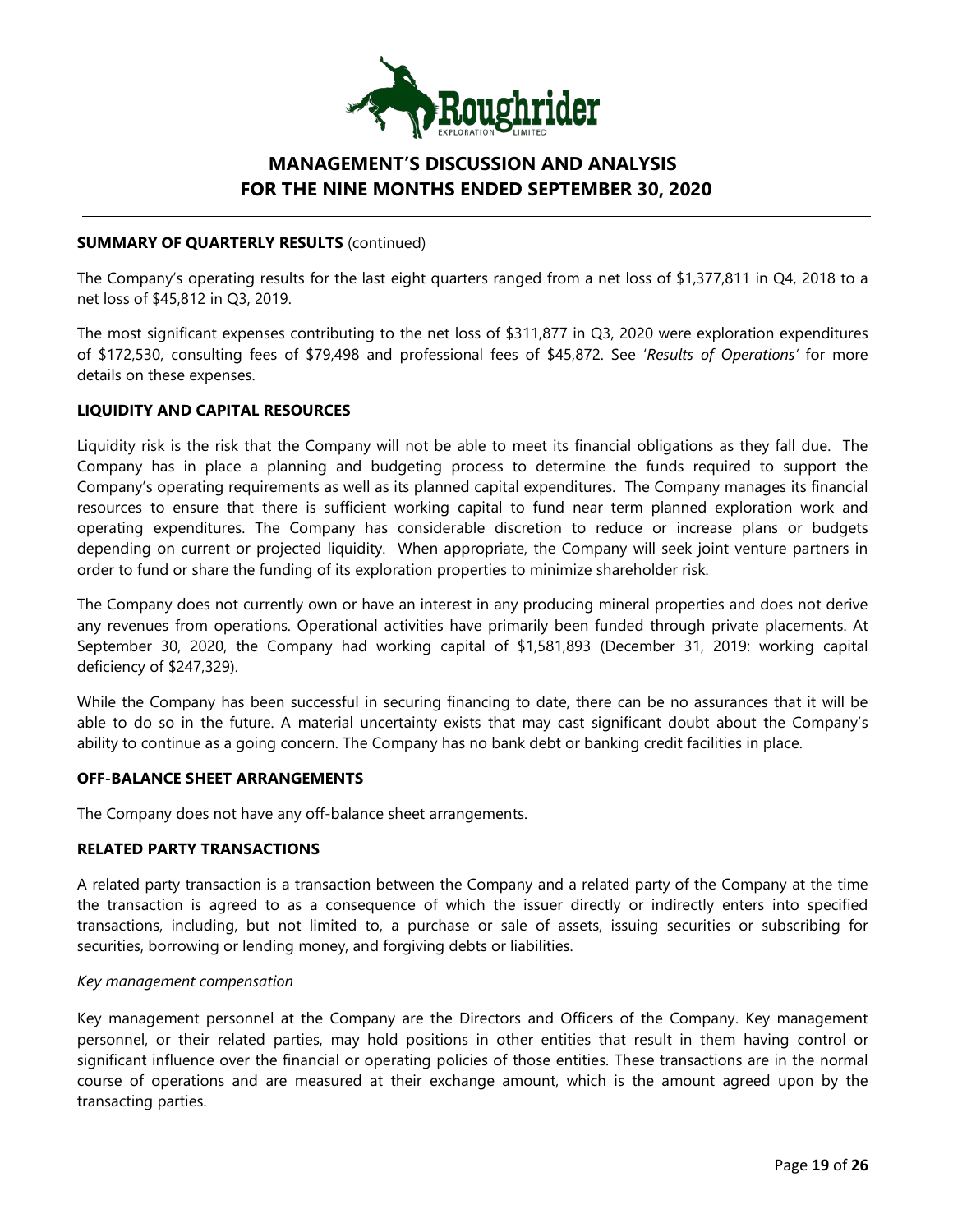

#### **RELATED PARTY TRANSACTIONS** (continued)

In addition to key management personnel, the Company transacted with the following related parties during the nine months ended September 30, 2020 and/or 2019:

- Cazador, a private company controlled by the Company's CEO, Adam Travis (see Page 5);
- Elemental, a private partnership controlled by the Chair of the Board, Fletcher Morgan (see Page 5);
- Farris LLP, a law firm for which Jay Sujir, one of the Company's directors is a partner;
- Beneath the Surface Capital, a private company controlled by Scott Gibson, a director and former CEO of the Company; and
- TSquared Accounting Inc. ("**TSquared**"), a private company controlled by the Company's CFO, Tim Thiessen.

### **a) Related Party Transactions**

The Company's related party transactions for the nine months ended September 30 were as follows:

|                              |   | 2020    | 2019  |
|------------------------------|---|---------|-------|
|                              |   |         |       |
| Consulting fees              |   | 142,925 |       |
| Geological fees              | 2 | 13,000  |       |
| Legal fees                   | 3 | 71,987  | 3,327 |
| Office and administration    | 4 | 3,000   | 4,320 |
| <b>Salaries</b>              | 4 | 12,100  |       |
| Share-based payments expense | 5 | 209,139 |       |
| Share issue costs            | 3 | 11,468  |       |
|                              |   | 463,619 | 7,647 |

1 Consulting fees consisted of fees of \$58,500 earned by the CEO, Mr. Travis through Cazador, fees of \$29,500 earned by the CFO, Mr. Thiessen through TSquared, fees of \$16,100 earned by Beneath the Surface Capital, \$23,825 earned by the Company's Office Manager through Cazador and \$15,000 earned by Elemental.

- 2 Geological fees consisted of fees earned by the CEO through Cazador.
- 3 Legal fees and share issue costs consisted of amounts charged by Farris LLP. The legal fees are included in professional fees on the condensed interim statement of loss and comprehensive loss and the share issue costs were netted against share capital.
- 4 Office and administration costs and salaries consisted of amounts charged by Beneath the Surface Capital.
- 5 Share-based payments expense is a non-cash item that consists of the fair value of stock options that have been granted to key management personnel.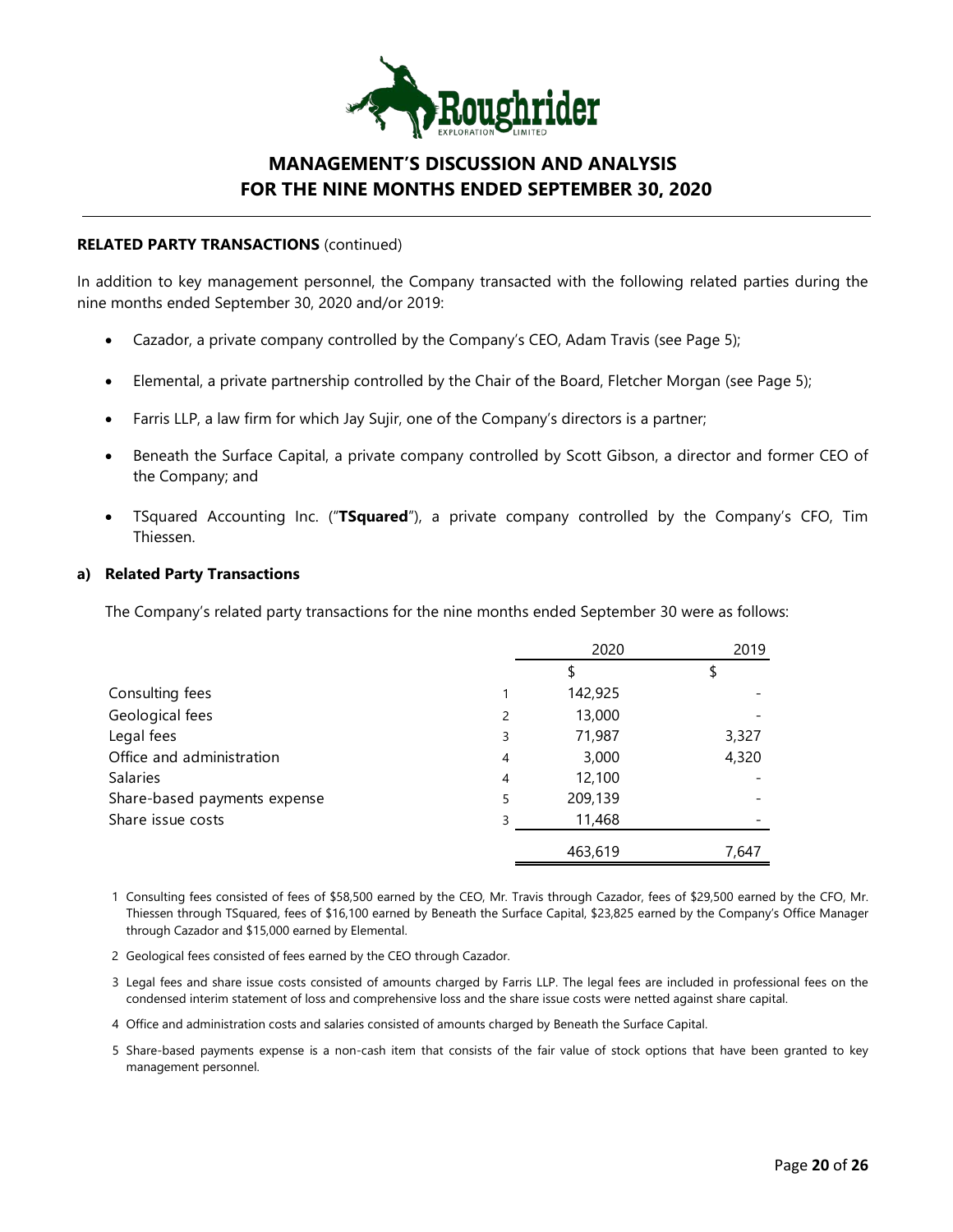

### **RELATED PARTY TRANSACTIONS** (continued)

#### **b) Related Party Balances**

The related party payable balances consisted of the following:

|                                       | September 30, | December 31, |
|---------------------------------------|---------------|--------------|
|                                       | 2020          | 2019         |
| <b>Current liabilities</b>            | \$            | \$           |
| Due to Cazador                        | 17,225        |              |
| Due to Beneath the Surface            |               | 65,231       |
| Due to Dave Tupper, VP of Exploration |               | 5,250        |
| Due to Farris LLP                     | 30,695        | 44,980       |
| Due to Tsquared                       | 6,500         |              |
| Due to Scott Gibson, former CEO       |               | 126,396      |
|                                       | 54,420        | 241,857      |

### **PROPOSED TRANSACTIONS**

As of the date of this report, there were no proposed transactions.

### **CRITICAL ACCOUNTING POLICIES AND ESTIMATES**

Significant assumptions about the future and other sources of estimation uncertainty that Management has made that could result in a material adjustment to the carrying amounts of assets and liabilities in the event that actual results differ from assumptions made, relate to, but are not limited to, the following:

i) Critical accounting estimates

Critical accounting estimates are estimates and assumptions made by Management that may result in a material adjustment to the carrying amounts of assets and liabilities within the next financial year and include, but are not limited to, the following:

#### *Share-based payments*

The fair value of share-based payments is subject to the limitations of the Black-Scholes option pricing model that incorporates market data and involves uncertainty in estimates used by Management in the assumptions. Because the Black-Scholes option pricing model requires the input of highly subjective assumptions, including the volatility of share prices, changes in subjective input assumptions can materially affect the fair value estimate.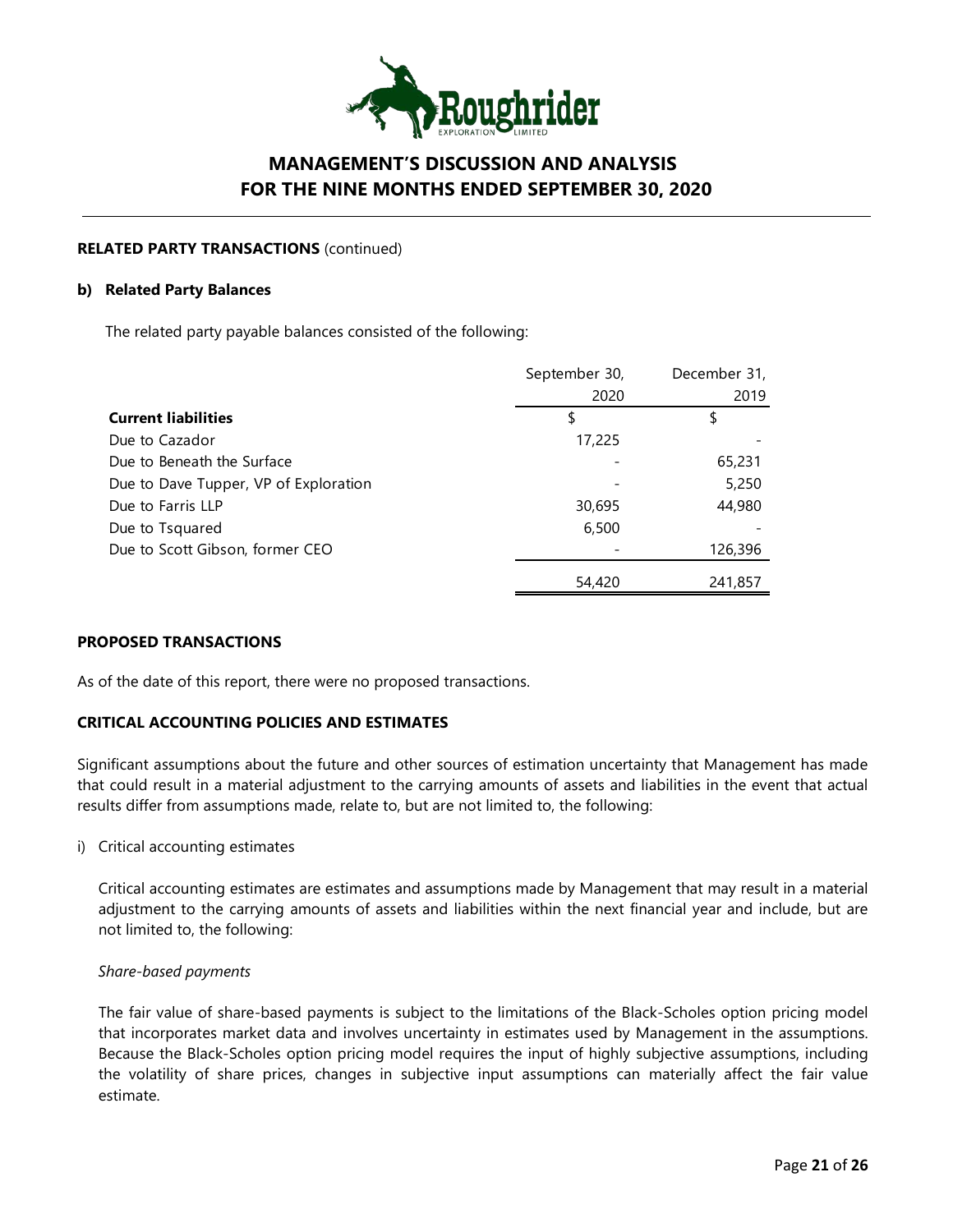

### **CRITICAL ACCOUNTING POLICIES AND ESTIMATES** (continued)

#### ii) Critical accounting judgments

Information about critical judgments in applying accounting policies that have the most significant effect on the amounts recognized in the consolidated financial statements include, but are not limited to, the following:

### *Recovery of deferred tax assets*

The Company estimates the expected manner and timing of the realization or settlement of the carrying value of its assets and liabilities and applies the tax rates that are enacted or substantively enacted on the estimated dates of realization or settlement.

#### *The going concern assumption*

The assessment of whether the going concern assumption is appropriate requires Management to take into account all available information about the future, which is at least, but is not limited to, 12 months from the end of the reporting period. The Company is aware that material uncertainties related to events or conditions may cast significant doubt upon the Company's ability to continue as a going concern.

#### *Impairment*

The assessment of any impairment of plant and equipment and exploration and evaluation assets is dependent upon estimates of recoverable amounts that take into account factors such as reserves, economic and market conditions and the useful lives of assets. Judgment is required in assessing the appropriate level of cash generating units to be tested for such impairment.

A detailed summary of all of the Company's significant accounting policies is included in Note 3 to the financial statements for the year ended December 31, 2019.

### **FINANCIAL INSTRUMENTS**

The Company's financial instruments are exposed to certain financial risks which are discussed in detail in Note 9 of the Company's condensed consolidated interim financial statements for the nine months ended September 30, 2020.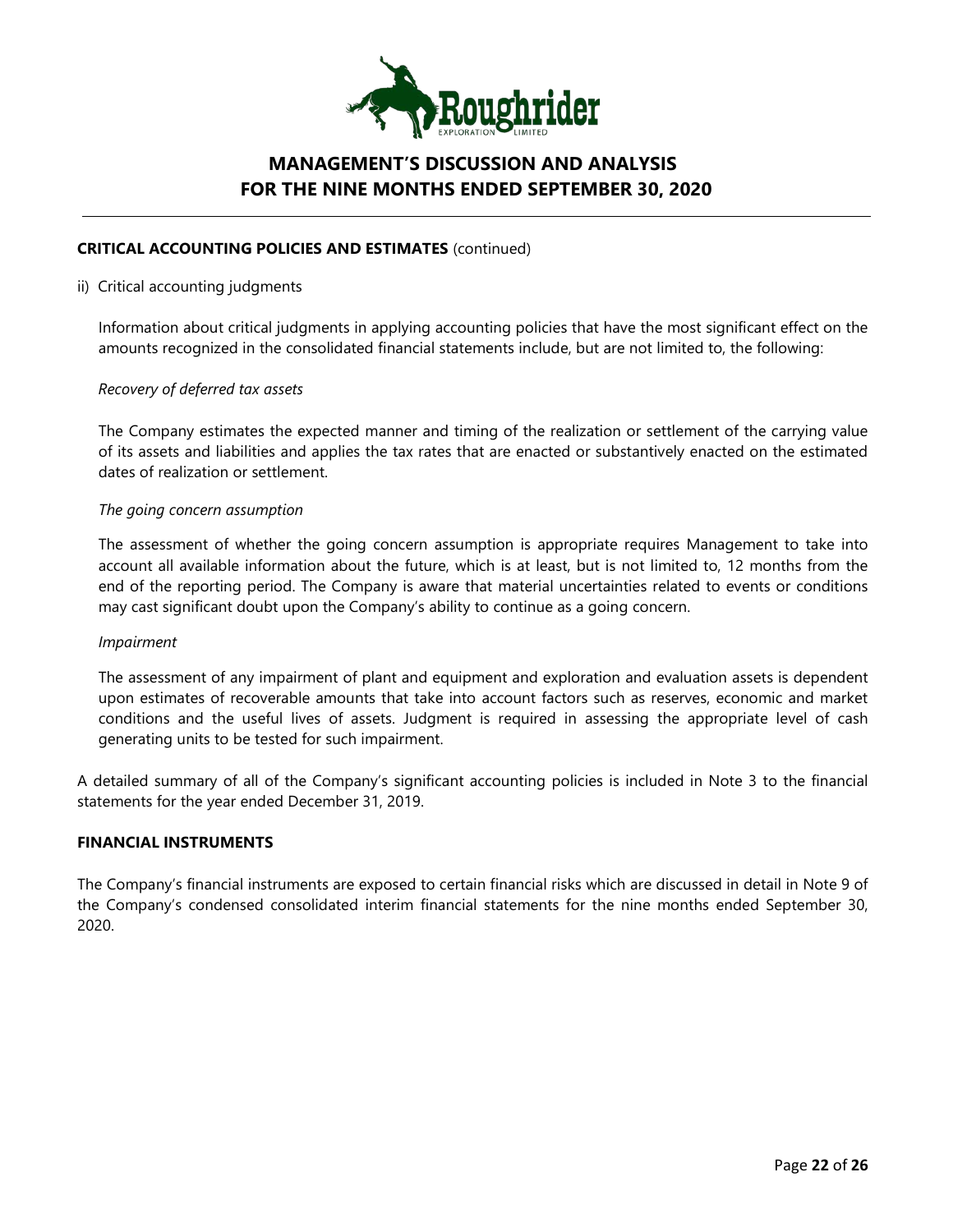

#### **OTHER MD&A REQUIREMENTS**

### **ADDITIONAL DISCLOSURE FOR VENTURE ISSUERS WITHOUT SIGNIFICANT REVENUE**

Exploration, general and administration expenses for the nine months ended September 30 were as follows:

|                                            | 2020    | 2019     |
|--------------------------------------------|---------|----------|
|                                            | \$      | \$       |
| Consulting                                 | 166,998 |          |
| Exploration expenditures (recovery)        | 189,651 | (2, 163) |
| Investor relations                         | 7,703   | 566      |
| Office and administration                  | 7,526   | 10,165   |
| Professional fees                          | 101,114 | 30,004   |
| Property evaluation                        | 874     |          |
| Salaries and personnel costs               | 12,386  | 148,603  |
| Share-based payments expense               | 249,718 |          |
| Transfer agent, regulatory and filing fees | 20,541  | 6,328    |
| Travel and accomodation                    | 802     |          |
|                                            | 757,313 | 193,503  |

### **DISCLOSURE OF OUTSTANDING SHARE DATA**

The Company is authorized to issue an unlimited number of common shares without par value.

As at the date of this report, there were 40,935,151 common shares issued and outstanding, 2,000,000 stock options and 5,002,250 warrants outstanding.

### **RISKS AND UNCERTAINTIES**

## *Macroeconomic Risk*

Impairments and write-downs of major mining projects have led to a significant reduction in "risk appetite" with respect to funding investment into exploration companies. As a result, the ability for exploration companies to access capital through private placements has been significantly diminished. The long-term result of lower risk appetite is that projects take longer to develop or may not be developed at all.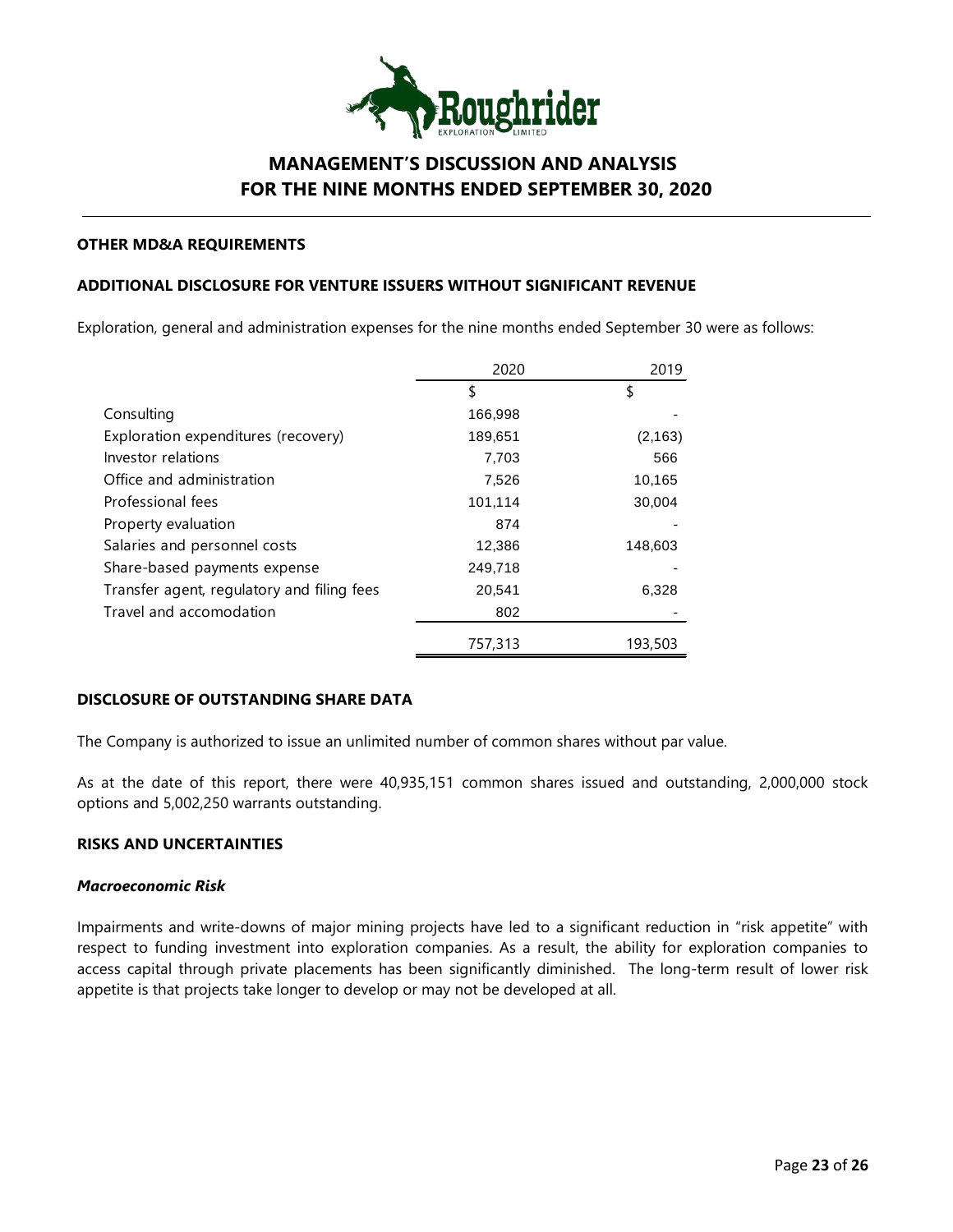

### **RISKS AND UNCERTAINTIES** (continued)

#### *Political Policy Risk*

Despite the recent moderation in the gold price, the previously record-high gold prices encouraged numerous governments around the world to look at ways to secure additional benefits from the mining industry across all commodity types, an approach recognized as "Resource Nationalism." Mechanisms used or proposed by governments have included increases to royalty rates, corporate tax rates, implementation of "windfall" or "super taxes," and carried or free-carried interests to the benefit of the state. Extreme cases in Venezuela and Argentina have resulted in the nationalization of active mining interests. Such changes are viewed negatively in the investment community and can lead to share price erosion, and difficulty in accessing capital to advance projects.

### *Exploration Risk*

All of the properties in which the Company has an interest are in the exploration stage and are currently without reserves. Development of these mineral properties will only follow upon obtaining satisfactory exploration results, receipt of positive engineering studies, access to adequate funding, community support and all necessary permits, licenses and approvals. Mineral exploration and development involves a high degree of risk and few properties which are explored are ultimately developed into producing mines. Substantial expenditures are required to establish reserves through drilling and to develop the mining and processing facilities and the infrastructure at any site chosen for mining. The Company has not completed a feasibility study on any of its properties and there is no assurance that these mineral exploration and development activities will result in any discoveries of commercial mineral deposits. The long-term profitability of the Company's operations will be in part directly related to the cost and success of its exploration programs, which may be affected by a number of factors beyond the Company's control.

#### *Financial Capability and Additional Financing*

The Company has limited financial resources, has no source of operating income and has no assurance that additional funding will be available to it. It is anticipated that further exploration and development of the projects will be financed in whole or in part by the issuance of additional securities by the Company. Although the Company has been successful in the recent past in financing its initial activities through the issuance of equity securities, there can be no assurance that it will be able to obtain sufficient financing in the future to execute its business plan, particularly with ongoing uncertainty in the global financial markets, and the prevailing investment climate of risk aversion particularly in the resource sector. A discussion of risk factors particular to financial instruments is presented in the audited financial statements for the year ended December 31, 2019.

The Company has not commenced commercial mining operations and has no assets other than cash and cash equivalents, modest receivables and a small amount of prepaid expenses. The Company has no history of regular earnings and is not expected to generate earnings or pay dividends until the company's exploration project is sold or taken into production.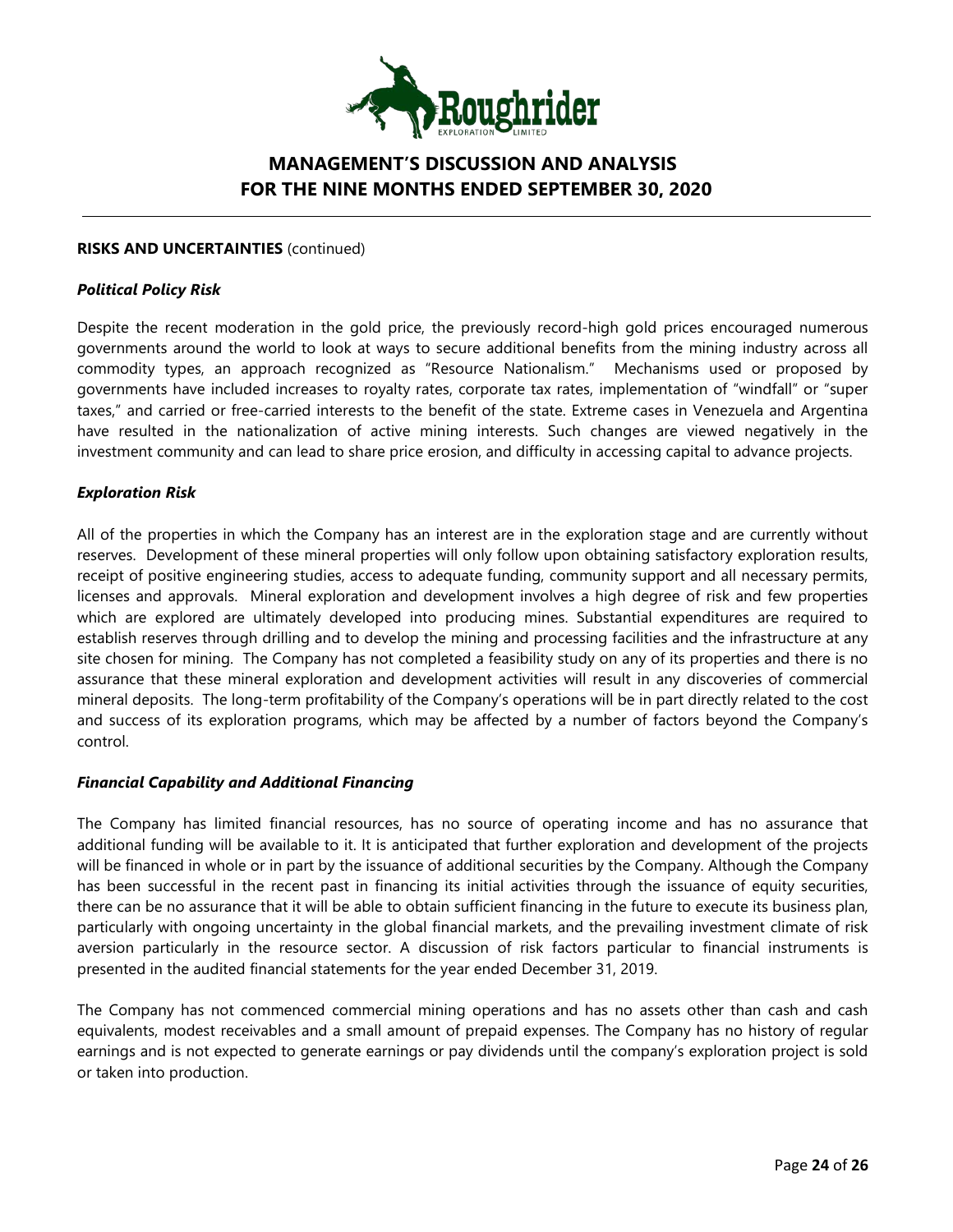

### **RISKS AND UNCERTAINTIES** (continued)

#### *Commodity Prices*

The mineral industry is influenced by the price of metals. The prices of gold, uranium and other commodities have fluctuated widely in recent years and are affected by factors beyond the control of the Company including, but not limited to, international economic and political trends, currency exchange fluctuations, economic inflation and expectations for the level of economic inflation in the consuming economies, interest rates, global and local economic health and trends, speculative activities and changes in the supply of commodities due to significant (often sovereign or national) purchases and divestitures, new mine developments, mine closures as well as advances in various production and use technologies of commodities. All of these factors will impact the viability of the Company's exploration projects in ways that are impossible to predict with certainty.

### *Environment*

The Company's activities involve the application for licenses and permits from government authorities and such activities are governed by various laws and regulations that cover the protection of the environment, land use, exploration, development, co-ordination of operations and infrastructure with third parties engaged in other activities on the lands, taxes, labour standards, occupational health, waste disposal, safety and other matters. Environmental legislation in Canada provides restrictions and prohibitions on spills and various substances produced in association with certain exploration activities which would result in environmental pollution. A breach of such legislation may result in imposition of fines and penalties. In addition, certain types of activities require the submission and approval of environmental impact statements. Environmental legislation is evolving in a direction of higher standards and enforcement, and higher fines and penalties for non-compliance. Environmental assessments of proposed projects carry a heightened degree of responsibility and liability exposure for companies and directors, officers and employees. The cost of compliance with changes in governmental regulations has the potential to reduce the profitability of future operations. There is no assurance that future environmental regulations will not adversely affect the Company or its future operations.

### *Human Health and the Global Pandemic (COVID-19)*

The Company seeks to provide its employees with a safe and healthy workplace. The impact of highly contagious diseases, including the impact of a real or threatened pandemic, can be substantial both to individuals, and organizations. In the event of a disease outbreak, the Company may have to curtail or suspend operations for a period of time. Reduced operations could have varying impact on the Company, depending on the timing and duration of the incident and on other ancillary factors.

In March 2020, the World Health Organization declared coronavirus COVID-19 a global pandemic. This contagious disease outbreak, which has continued to spread, has adversely affected workforces, economies, and financial markets globally, leading to an economic downturn. The outbreak of the COVID-19 pandemic may result in impacts to the Company's on-going exploration plans and activities in 2020. The Company is focused on the health and well-being of its workers and the communities in which it works and has implemented preventative measures accordingly.